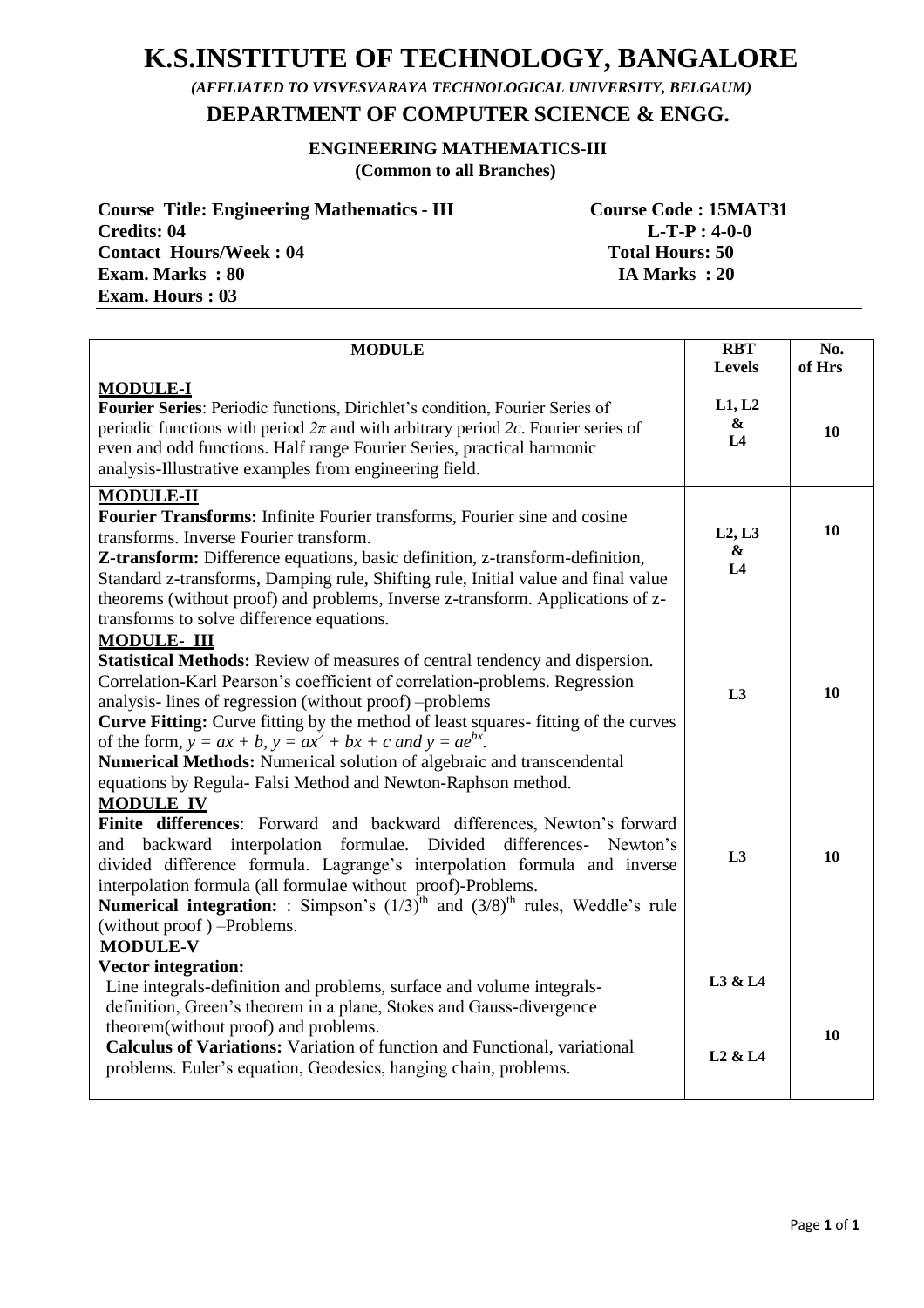**Course Outcomes:** On completion of this course, students are able to:

- Make use of Fourier series to analyze wave forms of periodic functions  $\bullet$
- Make use of Fourier transforms and Z transforms to analyze wave forms of non periodic functions
- Identify statistical methods to find correlation and regression lines, also numerical methods to solve transcendental equations.
- Utilize Numerical techniques for various finite difference technique problems
- Construct Greens, divergence and Stokes theorems for various engineering applications Solve the  $\bullet$ problems on signals and systems, heat conduction, and control; engineering by using various numerical techniques

### **Question paper pattern:**

- The question paper will have **ten** full questions carrying equal marks.
- Each full question consisting of **16** marks.
- There will be **two** full questions (with a **maximum** of **four** sub questions) from each module.
- Each full question will have sub question covering all the topics under a module.
- The students will have to answer **five** full questions, selecting **one** full question from each module.

### **Text Books:**

- *1. B.S. Grewal: Higher Engineering Mathematics, Khanna Publishers, 43rd Ed., 2015.*
- *2. E. Kreyszig: Advanced Engineering Mathematics, John Wiley & Sons, 10th Ed., 2015.*

# **Reference books**:

- *1. N.P.Bali and Manish Goyal: A Text Book of Engineering Mathematics, Laxmi Publishers, 7 th Ed., 2010.*
- *B.V.Ramana: "Higher Engineering M athematics" Tata McGraw-Hill, 2006.*
- *H. K. Dass and Er. RajnishVerma: "Higher Engineerig Mathematics", S. Chand publishing, 1st edition, 2011.*

# **We links and Video Lectures:**

- *1. <http://nptel.ac.in/courses.php?disciplineID=111>*
- *2. <http://wwww.khanacademy.org/>*
- *3. <http://www.class-central.com/subject/math>*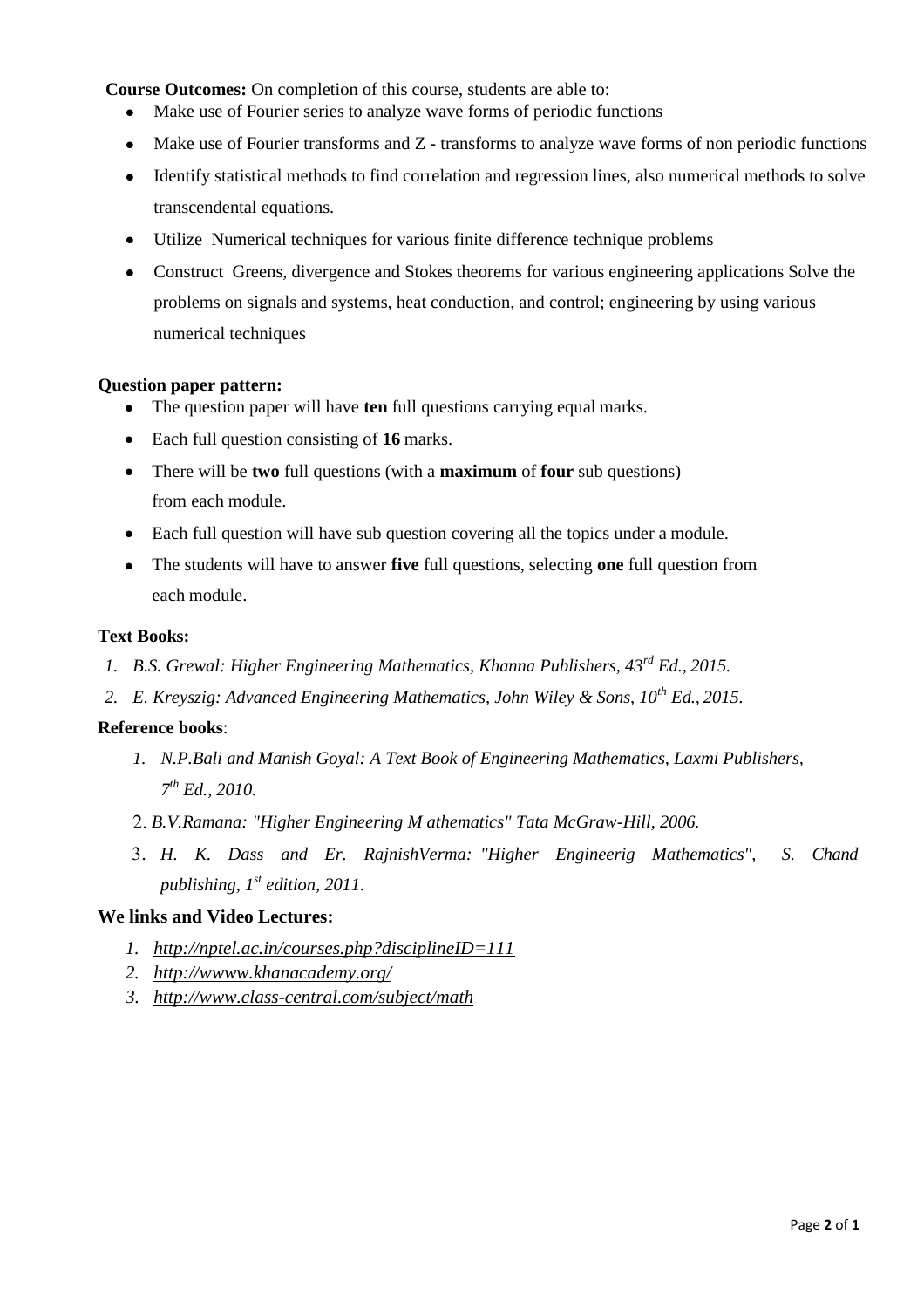| <b>Analog and Digital Electronics</b><br>[As per Choice Based Credit System (CBCS) scheme]<br>(Effective from the academic year 2015 -2016)<br><b>SEMESTER - III</b>                                                                                                                                                                                                                                                                                                                                                                                                                                                                                                                                                  |        |                   |    |                                 |  |
|-----------------------------------------------------------------------------------------------------------------------------------------------------------------------------------------------------------------------------------------------------------------------------------------------------------------------------------------------------------------------------------------------------------------------------------------------------------------------------------------------------------------------------------------------------------------------------------------------------------------------------------------------------------------------------------------------------------------------|--------|-------------------|----|---------------------------------|--|
| <b>Subject Code</b>                                                                                                                                                                                                                                                                                                                                                                                                                                                                                                                                                                                                                                                                                                   | 15CS32 | <b>IA Marks</b>   | 20 |                                 |  |
| <b>Number of Lecture Hours/Week</b><br><b>Exam Marks</b><br>04<br>80                                                                                                                                                                                                                                                                                                                                                                                                                                                                                                                                                                                                                                                  |        |                   |    |                                 |  |
| <b>Total Number of Lecture Hours</b>                                                                                                                                                                                                                                                                                                                                                                                                                                                                                                                                                                                                                                                                                  | 50     | <b>Exam Hours</b> | 03 |                                 |  |
| <b>CREDITS-04</b>                                                                                                                                                                                                                                                                                                                                                                                                                                                                                                                                                                                                                                                                                                     |        |                   |    |                                 |  |
| <b>Module -1</b>                                                                                                                                                                                                                                                                                                                                                                                                                                                                                                                                                                                                                                                                                                      |        |                   |    | <b>Teaching</b><br><b>Hours</b> |  |
| Field Effect Transistors: Junction Field Effect Transistors, MOSFETs, Differences<br>between JFETs and MOSFETs, Biasing MOSFETs, FET Applications, CMOS Devices.<br>Wave-Shaping Circuits: Integrated Circuit(IC) Multivibrators.<br><b>Introduction</b><br>to<br>Operational Amplifier: Ideal v/s practical Opamp, Performance Parameters, Operational<br>Amplifier Application Circuits: Peak Detector Circuit, Comparator, Active Filters, Non-<br>Linear Amplifier, Relaxation Oscillator, Current-To-Voltage Converter,<br>Voltage-To-<br><b>Current Converter.</b><br>Text book 1:- Ch 5: 5.2, 5.3, 5.5, 5.8, 5.9, 5.1.Ch13: 13.10.Ch 16: 16.3, 16.4. Ch 17:<br>7.12, 17.14, 17.15, 17.18, 17.19, 17.20, 17.21. |        |                   |    | 10 Hours                        |  |
| <b>Module -2</b>                                                                                                                                                                                                                                                                                                                                                                                                                                                                                                                                                                                                                                                                                                      |        |                   |    |                                 |  |
| The Basic Gates: Review of Basic Logic gates, Positive and Negative Logic, Introduction<br>to HDL. Combinational Logic Circuits: Sum-of-Products Method, Truth Table to<br>Karnaugh Map, Pairs Quads, and Octets, Karnaugh Simplifications, Don't-care Conditions,<br>Product-of-sums Method, Product-of-sums simplifications, Simplification by Quine-<br>McClusky Method, Hazards and Hazard covers, HDL Implementation Models.                                                                                                                                                                                                                                                                                     |        |                   |    | 10 Hours                        |  |
| Text book 2:- Ch 2: 2.4, 2.5. Ch3: 3.2 to 3.11.<br>$Module - 3$                                                                                                                                                                                                                                                                                                                                                                                                                                                                                                                                                                                                                                                       |        |                   |    |                                 |  |
|                                                                                                                                                                                                                                                                                                                                                                                                                                                                                                                                                                                                                                                                                                                       |        |                   |    |                                 |  |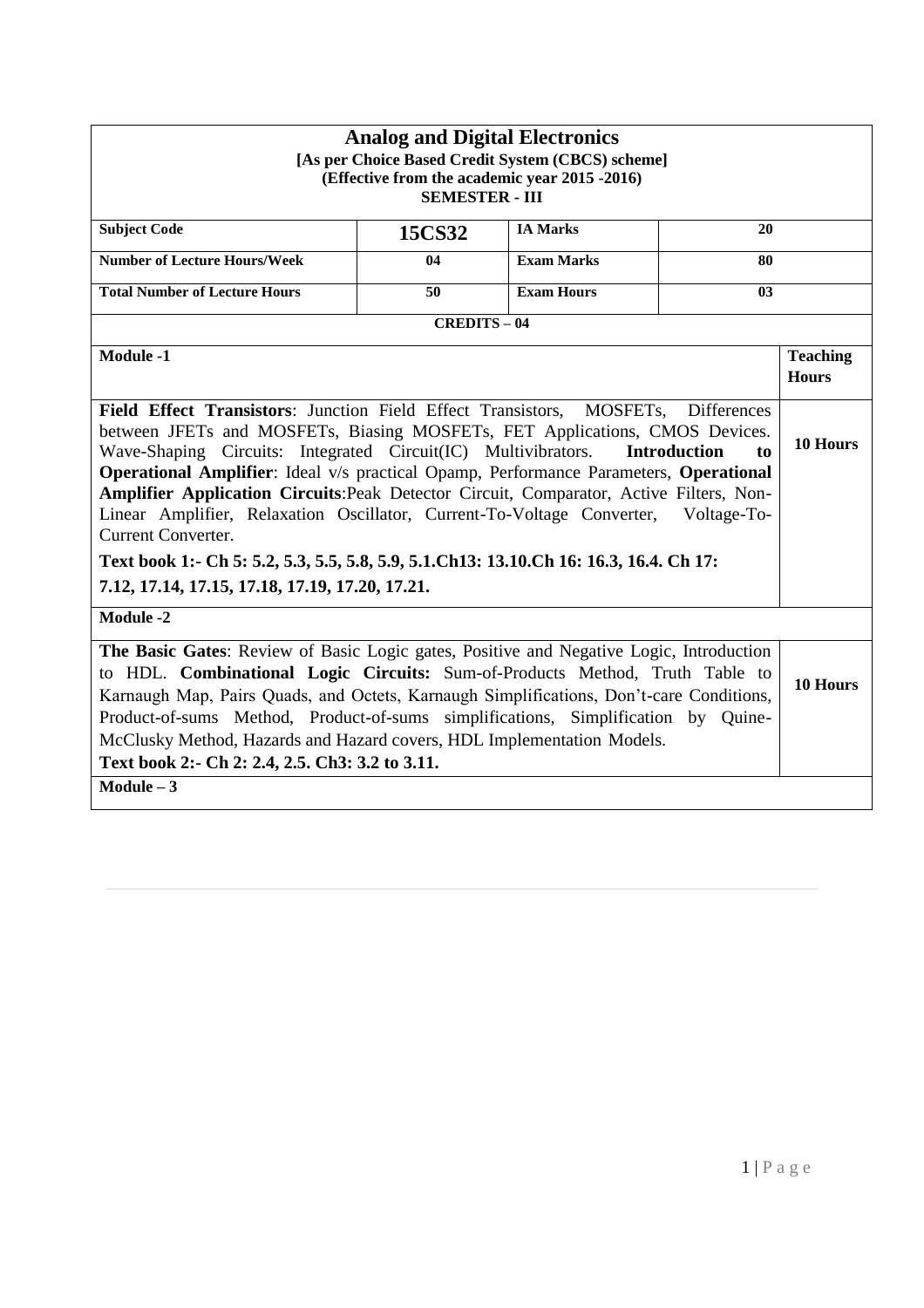| Data-Processing Circuits: Multiplexers, Demultiplexers, 1-of-16 Decoder, BCD<br>to<br>Decimal Decoders, Seven Segment Decoders, Encoders, Exclusive-OR Gates, Parity<br>and Checkers, Magnitude Comparator, Programmable Array Logic,<br>Generators<br>Programmable Logic Arrays, HDL Implementation of Data Processing Circuits. Arithmetic<br>Building Blocks, Arithmetic Logic Unit Flip-Flops: RS Flip-Flops, Gated Flip-Flops, Edge-<br>triggered RS FLIP-FLOP, Edge-triggered D FLIP-FLOPs, Edge-triggered JK FLIP-FLOPs.<br>Text book 2:- Ch 4:- 4.1 to 4.9, 4.11, 4.12, 4.14. Ch 6:-6.7, 6.10. Ch 8:- 8.1 to 8.5.<br>Module-4 | 10 Hours |
|---------------------------------------------------------------------------------------------------------------------------------------------------------------------------------------------------------------------------------------------------------------------------------------------------------------------------------------------------------------------------------------------------------------------------------------------------------------------------------------------------------------------------------------------------------------------------------------------------------------------------------------|----------|
|                                                                                                                                                                                                                                                                                                                                                                                                                                                                                                                                                                                                                                       |          |
| Flip- Flops: FLIP-FLOP Timing, JK Master-slave FLIP-FLOP, Switch Contact Bounce<br>Circuits, Various Representation of FLIP-FLOPs, HDL Implementation of FLIP-FLOP.<br>Registers: Types of Registers, Serial In - Serial Out, Serial In - Parallel out, Parallel In -<br>Serial Out, Parallel In - Parallel Out, Universal Shift Register, Applications of Shift<br>Registers, Register implementation in HDL. Counters: Asynchronous Counters, Decoding<br>Gates, Synchronous Counters, Changing the Counter Modulus.<br>(Text book 2:- Ch 8: 8.6, 8.8, 8.9, 8.10, 8.13. Ch 9: 9.1 to 9.8. Ch 10: 10.1 to 10.4                       | 10 Hours |
| Module-5                                                                                                                                                                                                                                                                                                                                                                                                                                                                                                                                                                                                                              |          |
| <b>Counters:</b> Decade Counters, Presettable Counters, Counter Design as a Synthesis problem,<br>A Digital Clock, Counter Design using HDL. D/A Conversion and A/D Conversion:<br>Variable, Resistor Networks, Binary Ladders, D/A Converters, D/A Accuracy and<br>Resolution, A/D Converter-Simultaneous Conversion, A/D Converter-Counter Method,<br>Continuous A/D Conversion, A/D Techniques, Dual-slope A/D Conversion, A/D Accuracy<br>and Resolution.<br>Text book 2:- Ch 10: 10.5 to 10.9. Ch 12: 12.1 to 12.10.                                                                                                             | 10 Hours |
| <b>Course outcomes:</b>                                                                                                                                                                                                                                                                                                                                                                                                                                                                                                                                                                                                               |          |
|                                                                                                                                                                                                                                                                                                                                                                                                                                                                                                                                                                                                                                       |          |
| After Studying this course, students will be able to                                                                                                                                                                                                                                                                                                                                                                                                                                                                                                                                                                                  |          |
| Utilize the JFETs and MOSFETs, Operational Amplifier circuits for different applications<br>Construct the Combinational Logic circuits, Simplification Techniques using Karnaugh Maps, Quine<br>McClusky Technique<br>Apply the knowledge of Operation of Decoders, Encoders, Multiplexers, Adders, Subtractors for<br>٠<br>constructing different circuits<br>Make use of the latches, Flip-Flops, Registers, Counters for constructing sequential circuits<br>٠                                                                                                                                                                     |          |
| Identify the applications of Synchronous and Asynchronous counters, A/D and D/A Converters                                                                                                                                                                                                                                                                                                                                                                                                                                                                                                                                            |          |
|                                                                                                                                                                                                                                                                                                                                                                                                                                                                                                                                                                                                                                       |          |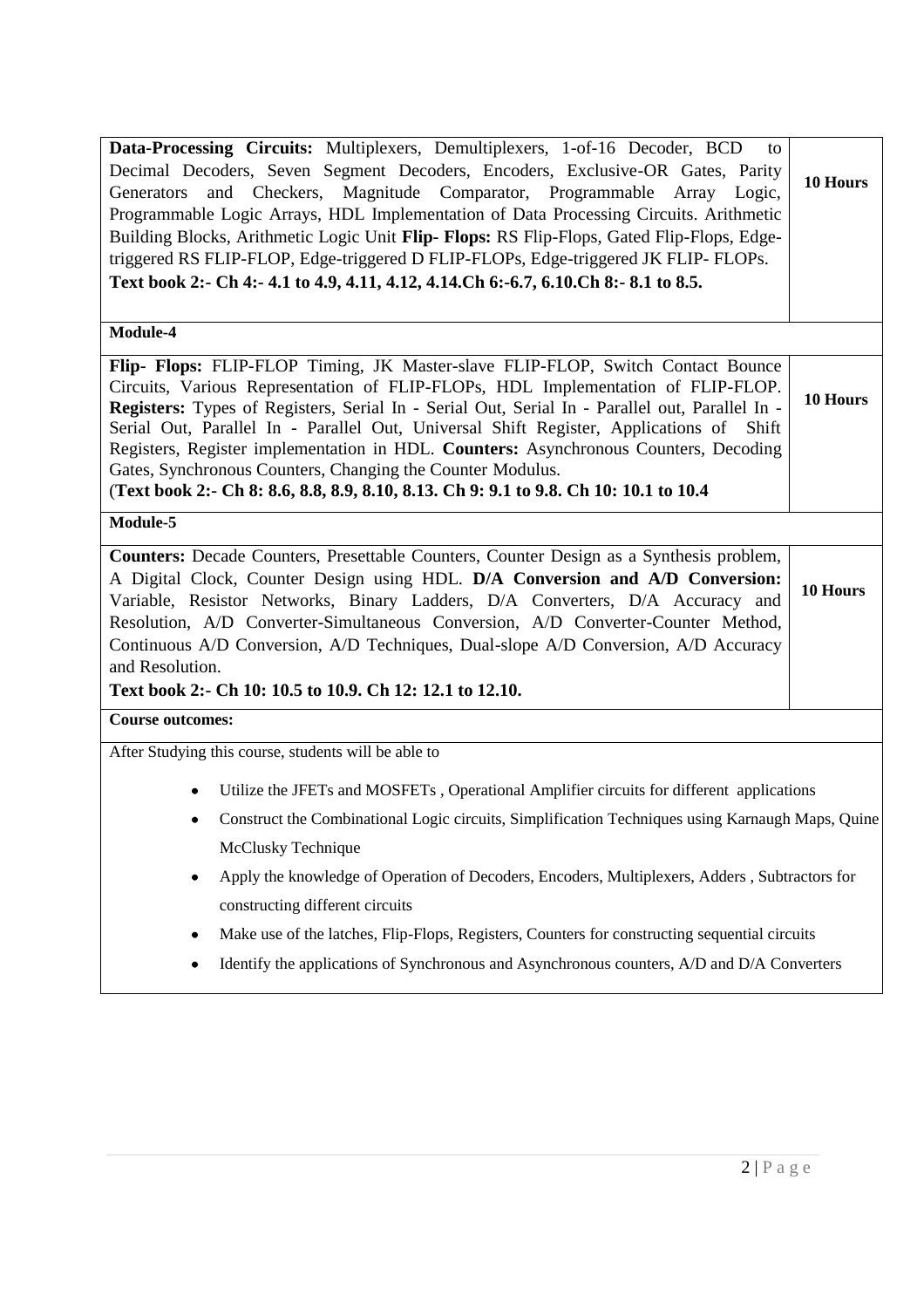# **Question paper pattern:**

The question paper will have ten questions. There will be 2 questions from each module. Each question will have questions covering all the topics under a module. The students will have to answer 5 full questions, selecting one full question from each module.

# **Text Books:**

- 1. Anil K Maini, Varsha Agarwal: Electronic Devices and Circuits, Wiley, 2012.
- 2. Donald P Leach, Albert Paul Malvino & Goutam Saha: Digital Principles and Applications, 8<sup>th</sup> Edition, Tata McGraw Hill, 2015

#### **Reference Books:**

- 1. Stephen Brown, Zvonko Vranesic: Fundamentals of Digital Logic Design with VHDL, 2<sup>nd</sup> Edition, Tata McGraw Hill, 2005.
- 2. R D Sudhaker Samuel: Illustrative Approach to Logic Design, Sanguine-Pearson, 2010.
- 3. M Morris Mano: Digital Logic and Computer Design,  $10^{th}$  Edition, Pearson, 2008.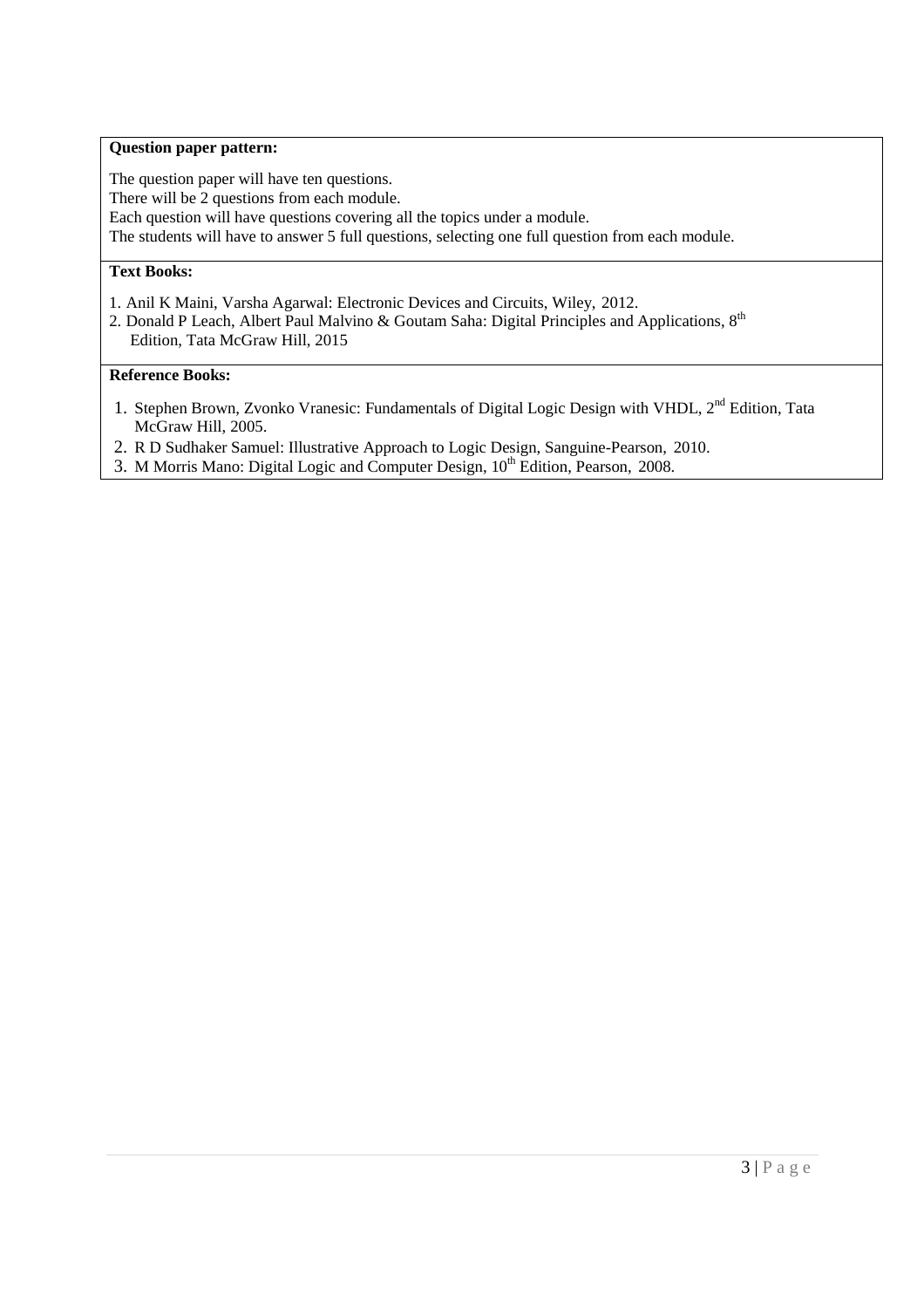|                                                                                                                                                                                                                                                                                                                                                                                                                                                                                                                                                                                                                                                                                       | [As per Choice Based Credit System (CBCS) scheme]<br>(Effective from the academic year 2015 -2016)<br><b>SEMESTER - III</b> | <b>DATA STRUCTURES AND APPLICATIONS</b> |                |                                 |
|---------------------------------------------------------------------------------------------------------------------------------------------------------------------------------------------------------------------------------------------------------------------------------------------------------------------------------------------------------------------------------------------------------------------------------------------------------------------------------------------------------------------------------------------------------------------------------------------------------------------------------------------------------------------------------------|-----------------------------------------------------------------------------------------------------------------------------|-----------------------------------------|----------------|---------------------------------|
| <b>Subject Code</b>                                                                                                                                                                                                                                                                                                                                                                                                                                                                                                                                                                                                                                                                   | 15CS33                                                                                                                      | <b>IA Marks</b>                         | 20             |                                 |
| <b>Number of Lecture Hours/Week</b>                                                                                                                                                                                                                                                                                                                                                                                                                                                                                                                                                                                                                                                   | 04                                                                                                                          | <b>Exam Marks</b>                       | 80             |                                 |
| <b>Total Number of Lecture Hours</b>                                                                                                                                                                                                                                                                                                                                                                                                                                                                                                                                                                                                                                                  | 50                                                                                                                          | <b>Exam Hours</b>                       | 03             |                                 |
|                                                                                                                                                                                                                                                                                                                                                                                                                                                                                                                                                                                                                                                                                       | <b>CREDITS - 04</b>                                                                                                         |                                         |                |                                 |
| Module -1                                                                                                                                                                                                                                                                                                                                                                                                                                                                                                                                                                                                                                                                             |                                                                                                                             |                                         |                | <b>Teaching</b><br><b>Hours</b> |
| <b>Introduction:</b> Data Structures, Classifications (Primitive & Non Primitive), Data structure<br>Operations, Review of Arrays, Structures, Self-Referential Structures,<br>Pointers and Dynamic Memory Allocation Functions. Representation of Linear Arrays in<br>Memory, Dynamically allocated arrays, Array Operations: Traversing, inserting, deleting,<br>searching, and sorting. Multidimensional Arrays, Polynomials and Sparse Matrices.<br><b>Strings:</b> Basic Terminology, Storing, Operations and Pattern Matching algorithms.<br>Programming Examples.<br>Text 1: Ch 1: 1.2, Ch 2: 2.2 -2.7<br>Text 2: Ch 1: 1.1 -1.4, Ch 3: 3.1-3.3, 3.5, 3.7, Ch 4: 4.1-4.9, 4.14 |                                                                                                                             |                                         | and<br>Unions. | 10 Hours                        |
| Ref 3: Ch 1: 1.4                                                                                                                                                                                                                                                                                                                                                                                                                                                                                                                                                                                                                                                                      |                                                                                                                             |                                         |                |                                 |
| <b>Module -2</b>                                                                                                                                                                                                                                                                                                                                                                                                                                                                                                                                                                                                                                                                      |                                                                                                                             |                                         |                |                                 |
| <b>Stacks and Queues</b><br>Stacks: Definition, Stack Operations, Array Representation of Stacks, Stacks using<br>Dynamic Arrays, Stack Applications: Polish notation, Infix to postfix<br>evaluation of postfix expression, Recursion - Factorial, GCD, Fibonacci Sequence, Tower<br>of Hanoi, Ackerman's function. Queues: Definition, Array Representation, Queue<br>Operations, Circular Queues, Circular queues using Dynamic arrays, Dequeues, Priority                                                                                                                                                                                                                         |                                                                                                                             |                                         | conversion,    | 10 Hours                        |
| Queues, A Mazing Problem. Multiple Stacks and Queues. Programming Examples.<br>Text 1: Ch 3: 3.1 -3.7<br>Text 2: Ch 6: 6.1 - 6.3, 6.5, 6.7 - 6.10, 6.12, 6.13                                                                                                                                                                                                                                                                                                                                                                                                                                                                                                                         |                                                                                                                             |                                         |                |                                 |
| Module - 3                                                                                                                                                                                                                                                                                                                                                                                                                                                                                                                                                                                                                                                                            |                                                                                                                             |                                         |                |                                 |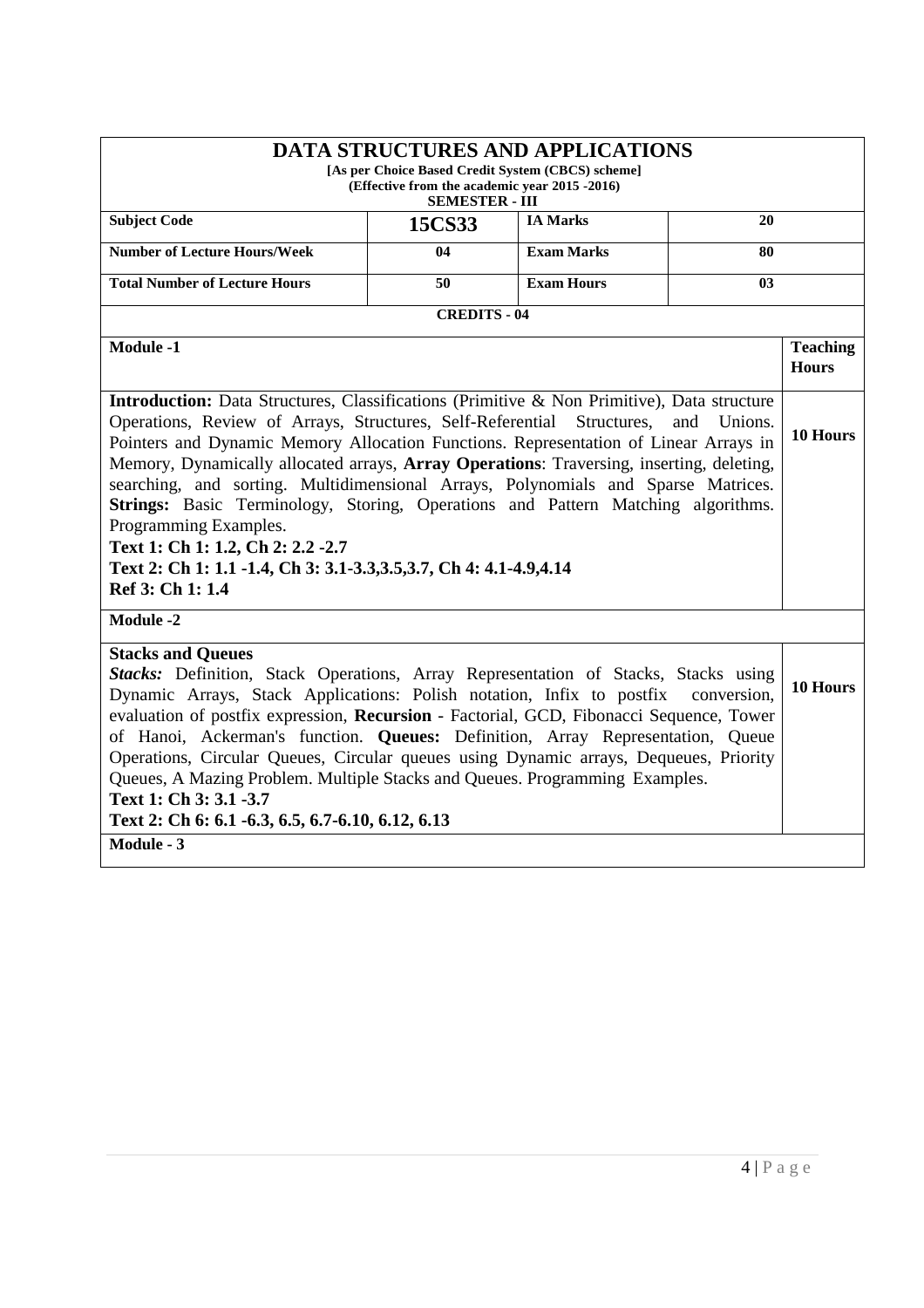| Module-4<br>Trees: Terminology, Binary Trees, Properties of Binary trees, Array and linked<br>Representation of Binary Trees, Binary Tree Traversals - Inorder, postorder, preorder;<br>Additional Binary tree operations. Threaded binary trees, Binary Search Trees - Definition,<br>Insertion, Deletion, Traversal, Searching, Application of Trees-Evaluation of Expression,<br><b>Programming Examples</b><br>Text 1: Ch 5: 5.1 -5.5, 5.7<br>Text 2: Ch 7: 7.1 - 7.9<br>Module-5<br>Graphs: Definitions, Terminologies, Matrix and Adjacency List Representation<br><b>Of</b><br>Graphs, Elementary Graph operations, Traversal methods: Breadth First Search and Depth<br>First Search. Sorting and Searching: Insertion Sort, Radix sort, Address Calculation Sort.<br>Hashing: Hash Table organizations, Hashing Functions, Static and Dynamic Hashing.<br>Files and Their Organization: Data Hierarchy, File Attributes, Text Files and Binary<br>Files, Basic File Operations, File Organizations and Indexing | 10 Hours |  |
|--------------------------------------------------------------------------------------------------------------------------------------------------------------------------------------------------------------------------------------------------------------------------------------------------------------------------------------------------------------------------------------------------------------------------------------------------------------------------------------------------------------------------------------------------------------------------------------------------------------------------------------------------------------------------------------------------------------------------------------------------------------------------------------------------------------------------------------------------------------------------------------------------------------------------------------------------------------------------------------------------------------------------|----------|--|
|                                                                                                                                                                                                                                                                                                                                                                                                                                                                                                                                                                                                                                                                                                                                                                                                                                                                                                                                                                                                                          |          |  |
|                                                                                                                                                                                                                                                                                                                                                                                                                                                                                                                                                                                                                                                                                                                                                                                                                                                                                                                                                                                                                          |          |  |
|                                                                                                                                                                                                                                                                                                                                                                                                                                                                                                                                                                                                                                                                                                                                                                                                                                                                                                                                                                                                                          |          |  |
|                                                                                                                                                                                                                                                                                                                                                                                                                                                                                                                                                                                                                                                                                                                                                                                                                                                                                                                                                                                                                          |          |  |
|                                                                                                                                                                                                                                                                                                                                                                                                                                                                                                                                                                                                                                                                                                                                                                                                                                                                                                                                                                                                                          | 10 Hours |  |
| Text 1: Ch 6: 6.1 -6.2, Ch 7:7.2, Ch 8:8.1-8.3<br>Text 2: Ch 8: 8.1 - 8.7, Ch 9:9.1-9.3,9.7,9.9<br>Reference 2: Ch 16: 16.1 - 16.7                                                                                                                                                                                                                                                                                                                                                                                                                                                                                                                                                                                                                                                                                                                                                                                                                                                                                       |          |  |
| <b>Course outcomes:</b>                                                                                                                                                                                                                                                                                                                                                                                                                                                                                                                                                                                                                                                                                                                                                                                                                                                                                                                                                                                                  |          |  |
| After studying this course, students will be able to:<br>Apply the fundamental concepts of data structures and their applications essential for<br>programming/problem solving.                                                                                                                                                                                                                                                                                                                                                                                                                                                                                                                                                                                                                                                                                                                                                                                                                                          |          |  |
| Make use of linear data structures such as stacks and queues to implement their respective applications<br>٠                                                                                                                                                                                                                                                                                                                                                                                                                                                                                                                                                                                                                                                                                                                                                                                                                                                                                                             |          |  |
| Identify the different types of linked lists and their applications.                                                                                                                                                                                                                                                                                                                                                                                                                                                                                                                                                                                                                                                                                                                                                                                                                                                                                                                                                     |          |  |
| Construct various types of trees to implement their applications.                                                                                                                                                                                                                                                                                                                                                                                                                                                                                                                                                                                                                                                                                                                                                                                                                                                                                                                                                        |          |  |
| Develop various applications using different data structures, searching, sorting, hashing and files concepts.                                                                                                                                                                                                                                                                                                                                                                                                                                                                                                                                                                                                                                                                                                                                                                                                                                                                                                            |          |  |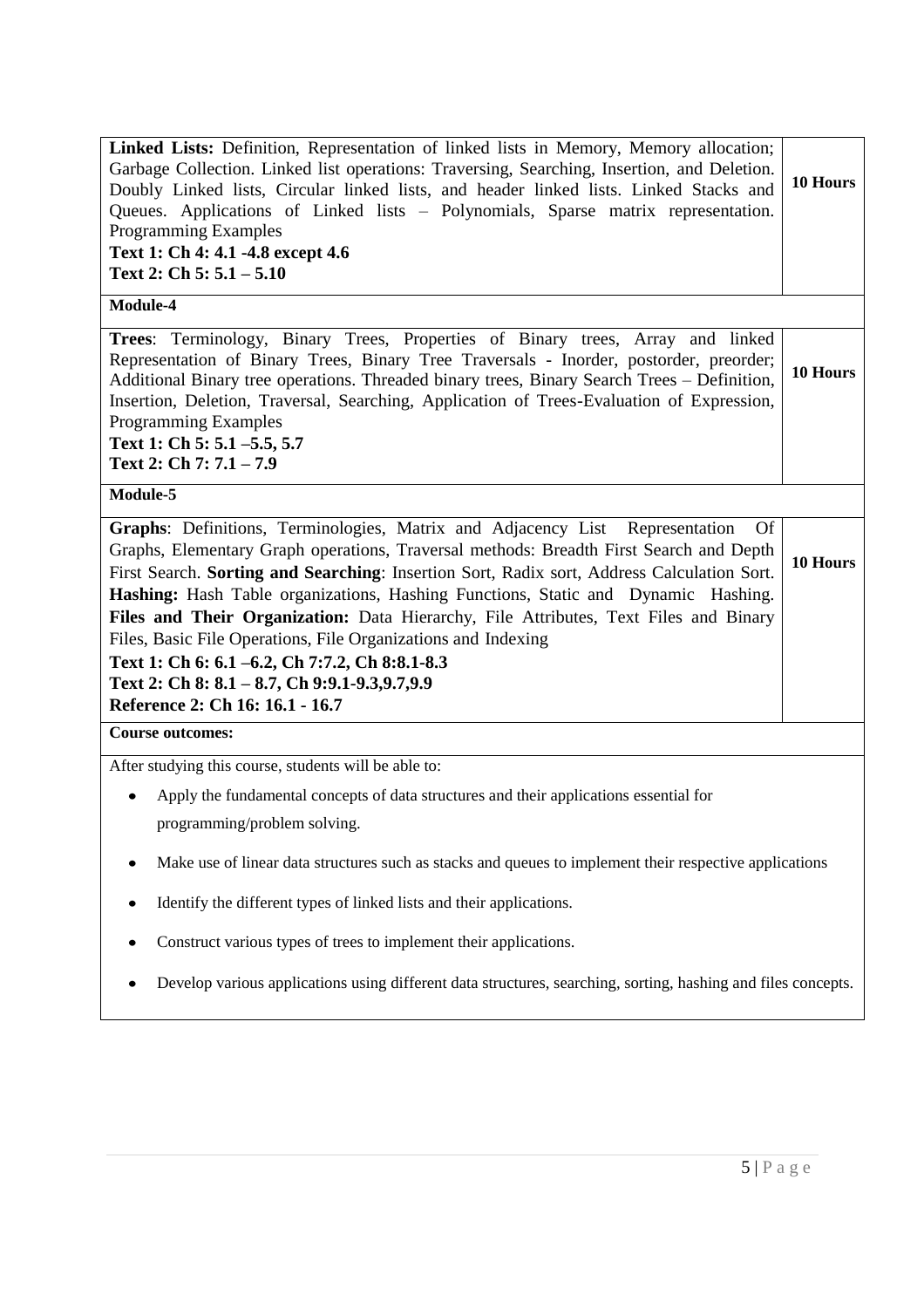### **Question paper pattern:**

The question paper will have ten questions.

There will be 2 questions from each module.

Each question will have questions covering all the topics under a module.

The students will have to answer 5 full questions, selecting one full question from each module.

# **Text Books:**

- **1.** Fundamentals of Data Structures in C Ellis Horowitz and Sartaj Sahni, 2<sup>nd</sup> edition, Universities Press,2014
- 2. Data Structures Seymour Lipschutz, Schaum's Outlines, Revised 1st edition, McGraw Hill, 2014

# **Reference Books:**

- 1. Data Structures: A Pseudo-code approach with C –Gilberg & Forouzan,  $2^{nd}$  edition, Cengage Learning, 2014.
- 2. Data Structures using C, , Reema Thareja,  $3<sup>rd</sup>$  edition Oxford press, 2012.
- 3. An Introduction to Data Structures with Applications- Jean-Paul Tremblay & Paul G. Sorenson, 2<sup>nd</sup> Edition, McGraw Hill, 2013.
- 4. Data Structures using C A M Tenenbaum, PHI, 1989.
- 5. Data Structures and Program Design in C Robert Kruse, 2<sup>nd</sup> edition, PHI, 1996.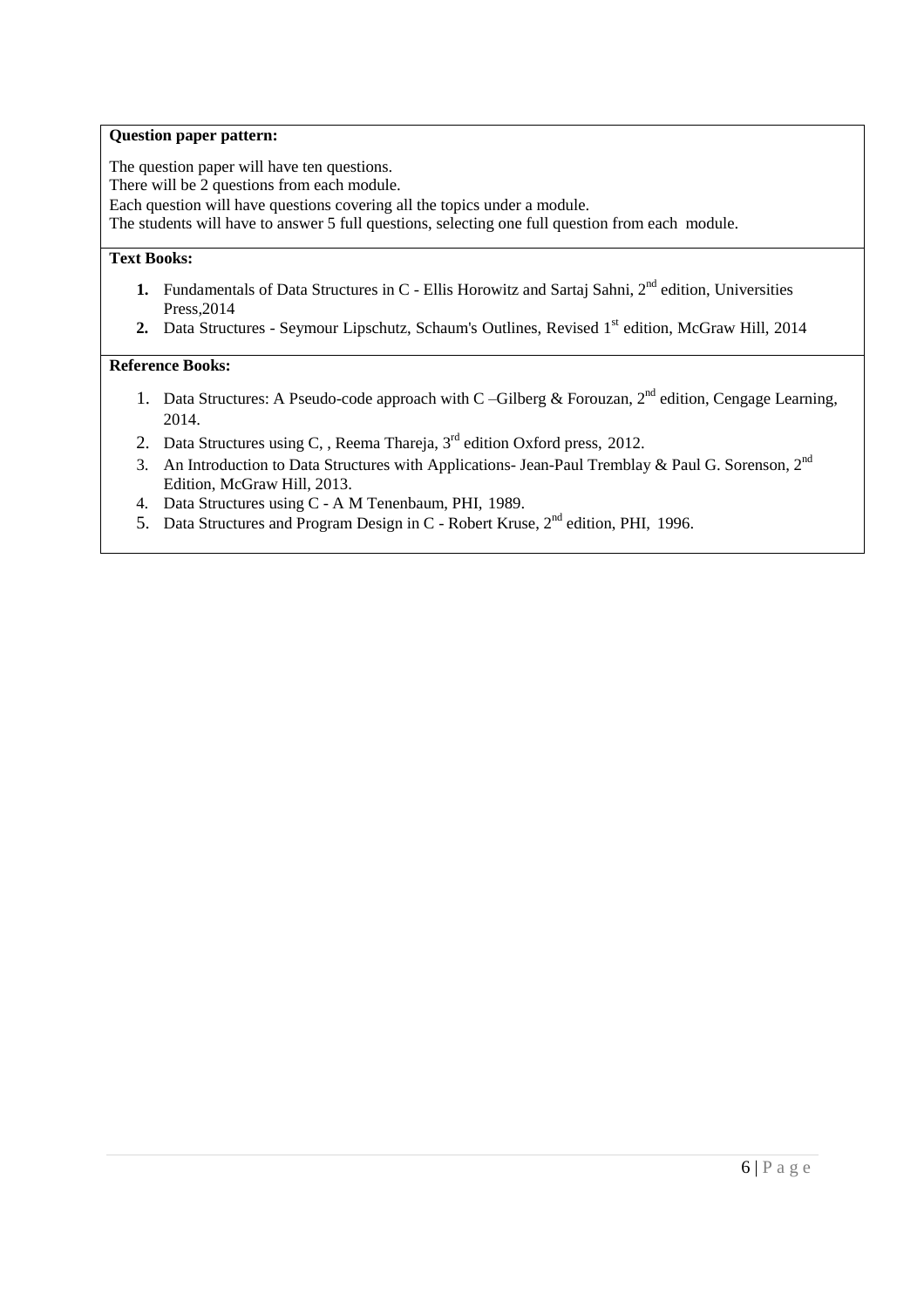| <b>COMPUTER ORGANIZATION</b><br>[As per Choice Based Credit System (CBCS) scheme]<br>(Effective from the academic year 2015 -2016)<br><b>SEMESTER - III</b>                                                                                                                                                                                                                                                                            |                   |                   |          |                                 |
|----------------------------------------------------------------------------------------------------------------------------------------------------------------------------------------------------------------------------------------------------------------------------------------------------------------------------------------------------------------------------------------------------------------------------------------|-------------------|-------------------|----------|---------------------------------|
| <b>Subject Code</b>                                                                                                                                                                                                                                                                                                                                                                                                                    | 15CS34            | <b>IA Marks</b>   | 20       |                                 |
| <b>Number of Lecture Hours/Week</b>                                                                                                                                                                                                                                                                                                                                                                                                    | 04                | <b>Exam Marks</b> | 80       |                                 |
| <b>Total Number of Lecture Hours</b>                                                                                                                                                                                                                                                                                                                                                                                                   | 50                | <b>Exam Hours</b> | 03       |                                 |
|                                                                                                                                                                                                                                                                                                                                                                                                                                        | <b>CREDITS-04</b> |                   |          |                                 |
| <b>Module -1</b>                                                                                                                                                                                                                                                                                                                                                                                                                       |                   |                   |          | <b>Teaching</b><br><b>Hours</b> |
| Basic Structure of Computers: Basic Operational Concepts, Bus Structures, Performance<br>- Processor Clock, Basic Performance Equation, Clock Rate, Performance Measurement.<br>Machine Instructions and Programs: Memory Location and Addresses, Memory<br>Operations, Instructions and Instruction Sequencing, Addressing Modes, Assembly<br>Language, Basic Input and Output Operations, Stacks and Queues, Subroutines, Additional |                   |                   | 10Hours  |                                 |
| Instructions, Encoding of Machine Instructions<br>Textbook 1: Ch 1: 1.3, 1.4, 1.6.1, 1.6.2, 1.6.4, 1.6.7. Ch 2: 2.2 to 2.10, 2.12                                                                                                                                                                                                                                                                                                      |                   |                   |          |                                 |
| <b>Module -2</b>                                                                                                                                                                                                                                                                                                                                                                                                                       |                   |                   |          |                                 |
| Input/Output Organization: Accessing I/O Devices, Interrupts - Interrupt Hardware,<br>Enabling and Disabling Interrupts, Handling Multiple Devices, Controlling Device<br>Requests, Exceptions, Direct Memory Access, Buses, Interface Circuits, Standard I/O<br>Interfaces - PCI Bus, SCSI Bus, USB.                                                                                                                                  |                   |                   | 10 Hours |                                 |
| Textbook 1: Ch 4: 4.1, 4.2: 4.2.1 to 4.2.5, 4.4 to 4.7.                                                                                                                                                                                                                                                                                                                                                                                |                   |                   |          |                                 |
| $Module - 3$                                                                                                                                                                                                                                                                                                                                                                                                                           |                   |                   |          |                                 |
| Memory System: Basic Concepts, Semiconductor RAM Memories, Read Only Memories,<br>Speed, Size, and Cost, Cache Memories - Mapping Functions, Replacement Algorithms,<br>Performance Considerations, Virtual Memories, Secondary Storage.                                                                                                                                                                                               |                   |                   |          | 10 Hours                        |
| Textbook 1: Ch 5: 5.1 to 5.4, 5.5.1, 5.5.2, 5.6, 5.7, 5.9<br>Module-4                                                                                                                                                                                                                                                                                                                                                                  |                   |                   |          |                                 |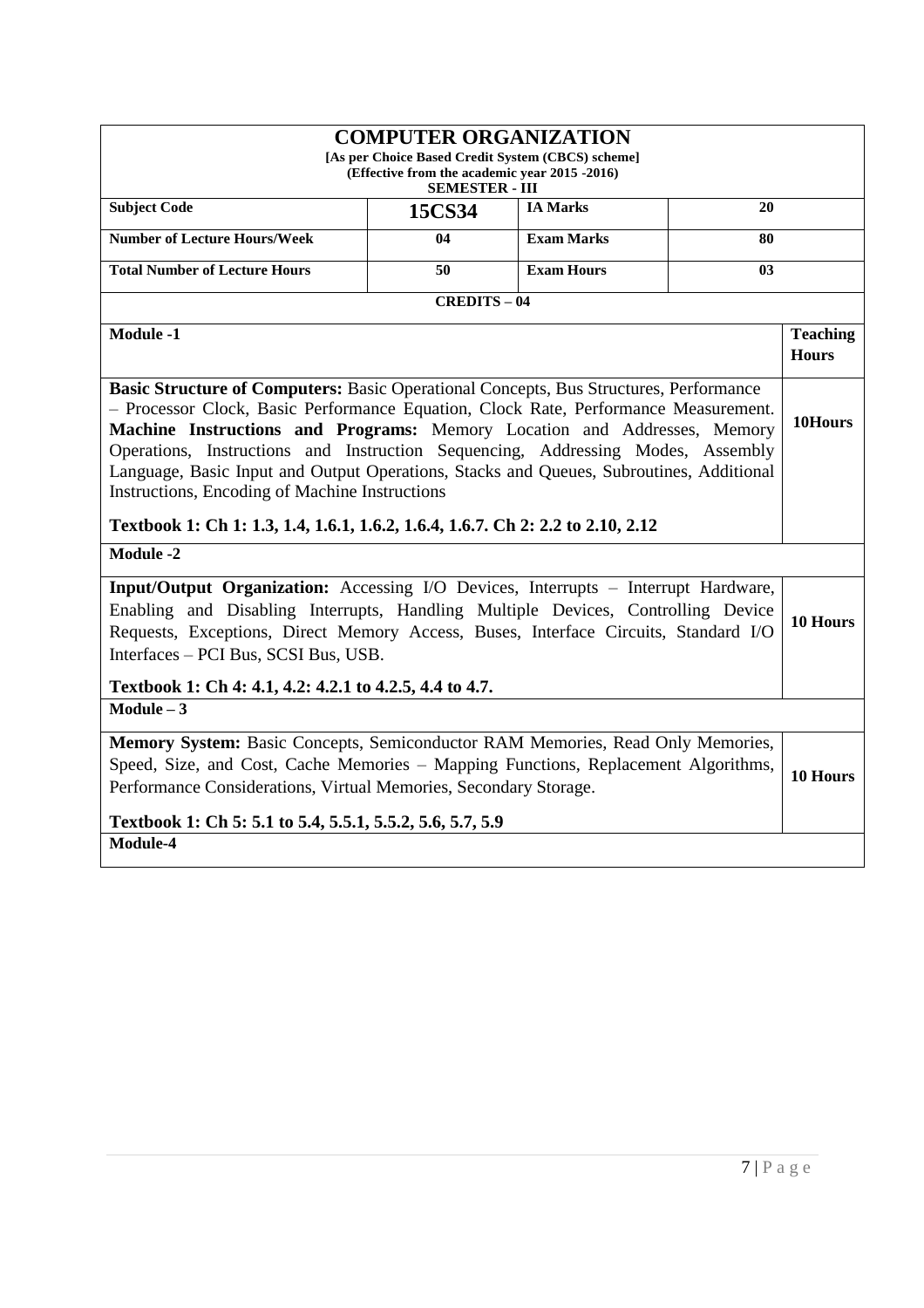| Arithmetic: Numbers, Arithmetic Operations and Characters, Addition and Subtraction of<br>Signed Numbers, Design of Fast Adders, Multiplication of Positive Numbers, Signed<br>Operand Multiplication, Fast Multiplication, Integer Division, Floating-point Numbers and<br>Operations.                                                                                               | 10 Hours |  |
|---------------------------------------------------------------------------------------------------------------------------------------------------------------------------------------------------------------------------------------------------------------------------------------------------------------------------------------------------------------------------------------|----------|--|
| Textbook 1: Ch 2: 2.1, Ch 6: 6.1 to 6.7<br>Module-5                                                                                                                                                                                                                                                                                                                                   |          |  |
| Basic Processing Unit: Some Fundamental Concepts, Execution of a<br>Complete<br>Instruction, Multiple Bus Organization, Hard-wired Control, Micro programmed Control.<br>Embedded Systems and Large Computer Systems: Examples of Embedded Systems,<br>Processor chips for embedded applications, Simple Microcontroller. The structure of<br><b>General-Purpose Multiprocessors.</b> | 10 Hours |  |
| Textbook 1: Ch 7: 7.1 to 7.5, Ch 9:9.1 to 9.3, Ch 12:12.3                                                                                                                                                                                                                                                                                                                             |          |  |
| <b>Course outcomes:</b>                                                                                                                                                                                                                                                                                                                                                               |          |  |
| After studying this course, students will be able to:                                                                                                                                                                                                                                                                                                                                 |          |  |
| Make use of basic architecture & organization of a computer system, machine instruction formats and<br>٠                                                                                                                                                                                                                                                                              |          |  |
| addressing modes.                                                                                                                                                                                                                                                                                                                                                                     |          |  |
| Select techniques for I/O communication with standard bus interfaces and interrupt service routines.                                                                                                                                                                                                                                                                                  |          |  |
| Identify different memories and memory mapping techniques.                                                                                                                                                                                                                                                                                                                            |          |  |
| Develop different arithmetic operational units.                                                                                                                                                                                                                                                                                                                                       |          |  |
| Utilize control sequences for hardwired and micro-program control units for both single and multi bus                                                                                                                                                                                                                                                                                 |          |  |
| processors.                                                                                                                                                                                                                                                                                                                                                                           |          |  |
| <b>Question paper pattern:</b>                                                                                                                                                                                                                                                                                                                                                        |          |  |
| The question paper will have ten questions.<br>There will be 2 questions from each module.<br>Each question will have questions covering all the topics under a module.<br>The students will have to answer 5 full questions, selecting one full question from each module.                                                                                                           |          |  |
| <b>Text Books:</b>                                                                                                                                                                                                                                                                                                                                                                    |          |  |
| 1. Carl Hamacher, Zvonko Vranesic, Safwat Zaky: Computer Organization, 5th Edition, Tata McGraw Hill,<br>2002.                                                                                                                                                                                                                                                                        |          |  |
| <b>Reference Books:</b>                                                                                                                                                                                                                                                                                                                                                               |          |  |
| 1. William Stallings: Computer Organization & Architecture, $9th$ Edition, Pearson, 2015.                                                                                                                                                                                                                                                                                             |          |  |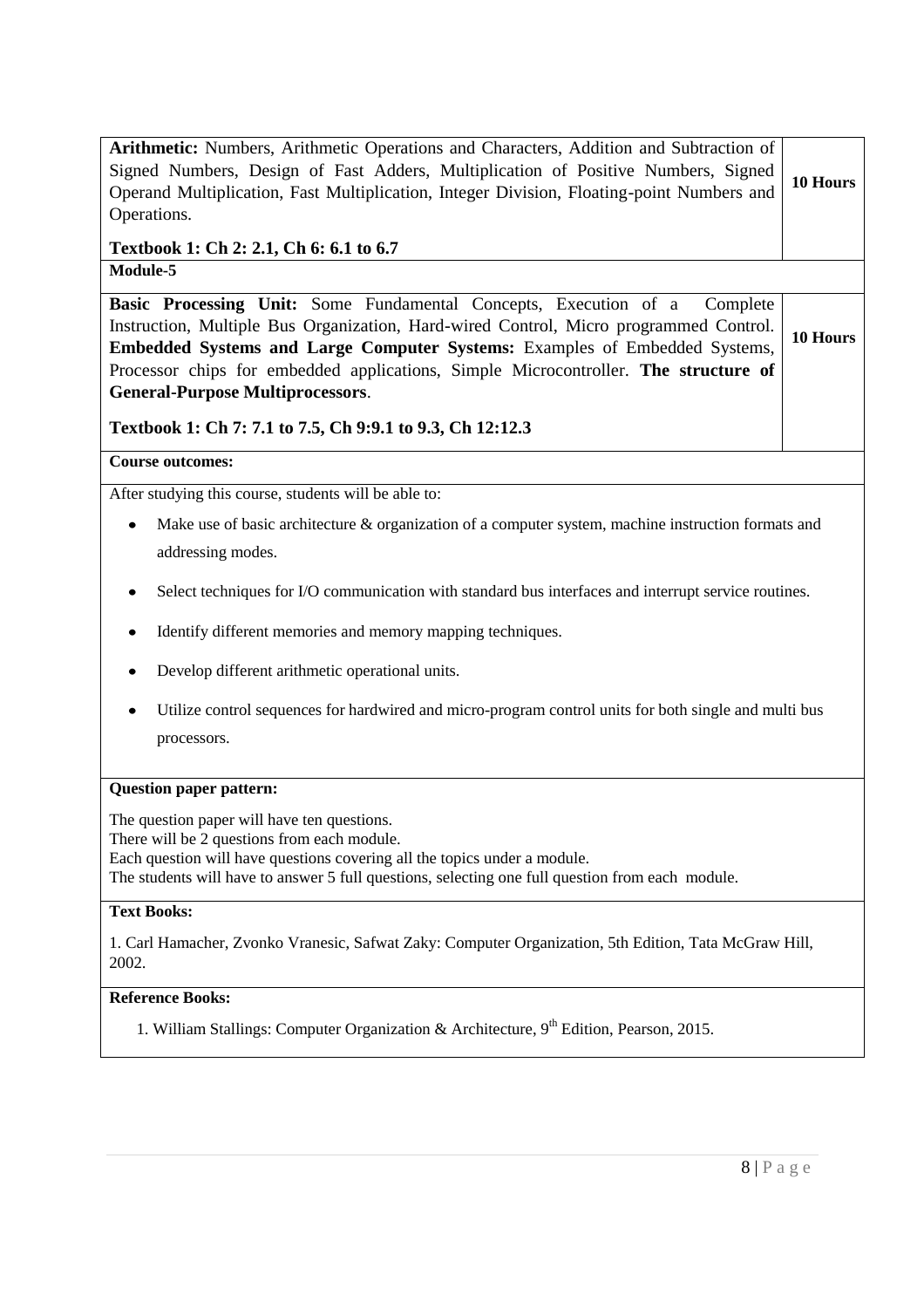| UNIX AND SHELL PROGRAMMING<br>[As per Choice Based Credit System (CBCS) scheme]<br>(Effective from the academic year 2015 -2016)<br><b>SEMESTER - III</b>                                                                                                                                                                                                                                                                                                                                                                                                                                                                  |                   |                   |                     |                                 |
|----------------------------------------------------------------------------------------------------------------------------------------------------------------------------------------------------------------------------------------------------------------------------------------------------------------------------------------------------------------------------------------------------------------------------------------------------------------------------------------------------------------------------------------------------------------------------------------------------------------------------|-------------------|-------------------|---------------------|---------------------------------|
| <b>Subject Code</b>                                                                                                                                                                                                                                                                                                                                                                                                                                                                                                                                                                                                        | 15CS35            | <b>IA Marks</b>   | 20                  |                                 |
| <b>Number of Lecture Hours/Week</b>                                                                                                                                                                                                                                                                                                                                                                                                                                                                                                                                                                                        | 04                | <b>Exam Marks</b> | $\overline{\bf 80}$ |                                 |
| <b>Total Number of Lecture Hours</b><br><b>Exam Hours</b><br>50<br>03                                                                                                                                                                                                                                                                                                                                                                                                                                                                                                                                                      |                   |                   |                     |                                 |
|                                                                                                                                                                                                                                                                                                                                                                                                                                                                                                                                                                                                                            | <b>CREDITS-04</b> |                   |                     |                                 |
| <b>Module -1</b>                                                                                                                                                                                                                                                                                                                                                                                                                                                                                                                                                                                                           |                   |                   |                     | <b>Teaching</b><br><b>Hours</b> |
| Introduction, Brief history. Unix Components/Architecture. Features of Unix. The UNIX<br>Environment and UNIX Structure, Posix and Single Unix specification. The login prompt.<br>General features of Unix commands/ command structure. Command arguments<br>and<br>options. Understanding of some basic commands such as echo, printf, ls, who,<br>date,<br>passwd, cal, Combining commands. Meaning of Internal and external commands. The type<br>command: knowing the type of a command and locating it. The man command knowing<br>more about Unix commands and using Unix online manual pages. The man with keyword |                   |                   |                     | 10Hours                         |
| option and whatis. The more command and using it with other commands. Knowing the<br>user terminal, displaying its characteristics and setting characteristics. Managing the non-<br>uniform behaviour of terminals and keyboards. The root login. Becoming the super user: su<br>command. The /etc/passwd and /etc/shadow files. Commands to add, modify and delete<br>users.                                                                                                                                                                                                                                             |                   |                   |                     |                                 |
| Topics from chapter 2, 3 and 15 of text book 1, chapter 1 from text book 2                                                                                                                                                                                                                                                                                                                                                                                                                                                                                                                                                 |                   |                   |                     |                                 |
| <b>Module -2</b>                                                                                                                                                                                                                                                                                                                                                                                                                                                                                                                                                                                                           |                   |                   |                     |                                 |
| Unix files. Naming files. Basic file types/categories. Organization of files. Hidden files.<br>Standard directories. Parent child relationship. The home directory and<br>variable. Reaching required files- the PATH variable, manipulating the PATH, Relative<br>and absolute pathnames. Directory commands – pwd, cd, mkdir, rmdir commands. The dot                                                                                                                                                                                                                                                                    |                   |                   | <b>HOME</b><br>the  | 10Hours                         |
| (.) and double dots () notations to represent present and parent directories and their usage<br>in relative path names. File related commands - cat, mv, rm, cp, wc and od commands.<br>File attributes and permissions and knowing them. The 1s command<br>with<br>options.<br>Changing file permissions: the relative and absolute permissions changing methods.<br>Recursively changing file permissions. Directory permissions.                                                                                                                                                                                        |                   |                   |                     |                                 |
| Topics from chapters 4, 5 and 6 of text book 1                                                                                                                                                                                                                                                                                                                                                                                                                                                                                                                                                                             |                   |                   |                     |                                 |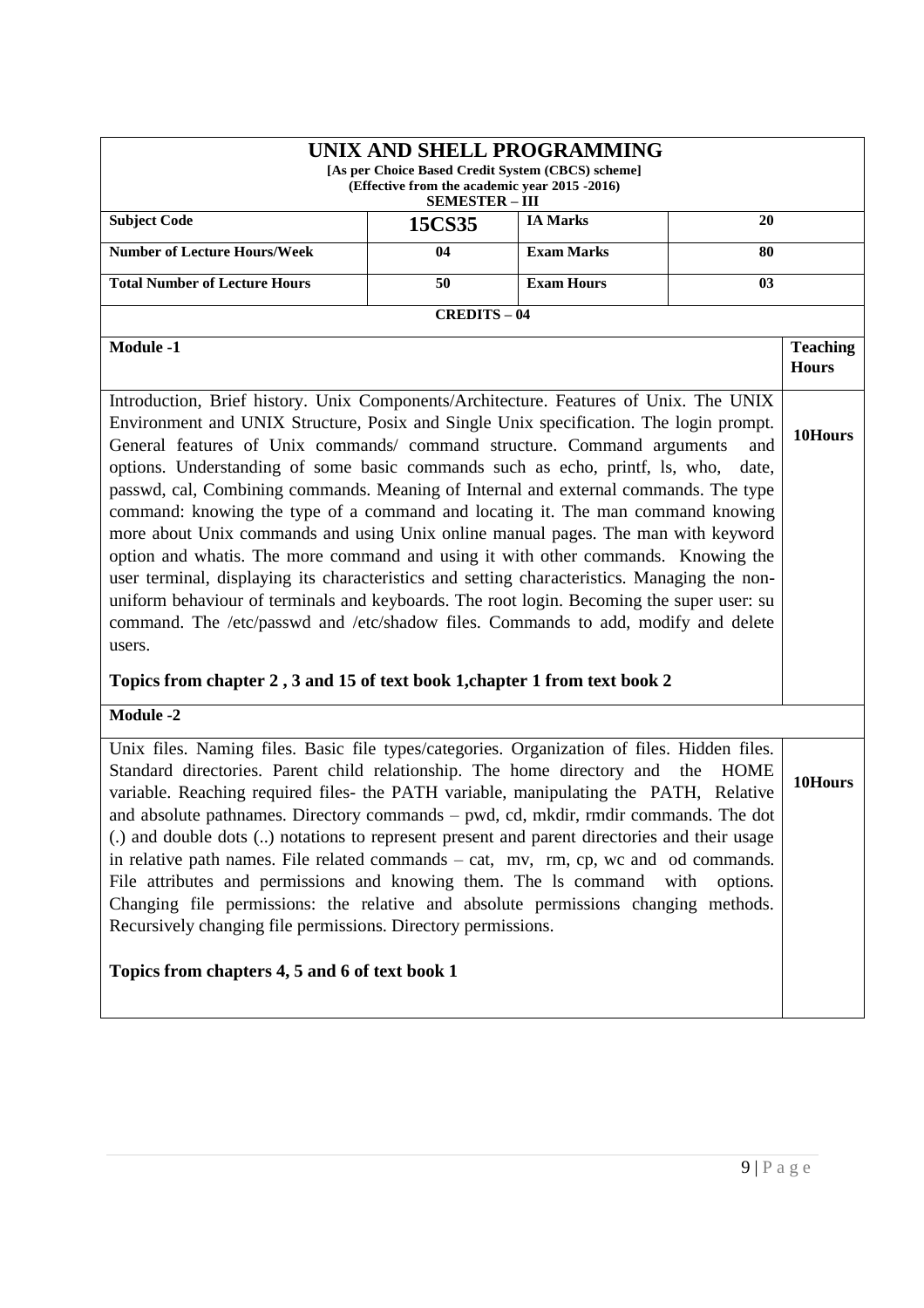| $Module - 3$                                                                                                                                                                                                                                                                                                                                                                                                                                                                                                                                                                     |         |
|----------------------------------------------------------------------------------------------------------------------------------------------------------------------------------------------------------------------------------------------------------------------------------------------------------------------------------------------------------------------------------------------------------------------------------------------------------------------------------------------------------------------------------------------------------------------------------|---------|
| The vi editor. Basics. The .exrc file. Different ways of invoking and quitting vi. Different<br>modes of vi. Input mode commands. Command mode commands. The ex mode commands.<br>Illustrative examples Navigation commands. Repeat command. Pattern searching. The<br>search and replace command. The set, map and abbr commands. Simple examples using<br>these commands.                                                                                                                                                                                                      | 10Hours |
| The shells interpretive cycle. Wild cards and file name generation. Removing the special<br>meanings of wild cards. Three standard files and redirection. Connecting commands: Pipe.<br>Splitting the output: tee. Command substitution. Basic and Extended regular expressions.<br>The grep, egrep. Typical examples involving different regular expressions.<br>Topics from chapters 7, 8 and 13 of text book 1. Topics from chapter 2 and 9,10 of<br>text book 2                                                                                                              |         |
| Module-4                                                                                                                                                                                                                                                                                                                                                                                                                                                                                                                                                                         |         |
| Shell programming. Ordinary and environment variables. The .profile. Read and readonly<br>commands. Command line arguments. exit and exit status of a command. Logical operators<br>for conditional execution. The test command and its shortcut. The if, while, for and case<br>control statements. The set and shift commands and handling positional parameters. The<br>here (<<) document and trap command. Simple shell program examples. File inodes and                                                                                                                   | 10Hours |
| the inode structure. File links - hard and soft links. Filters. Head and tail commands. Cut<br>and paste commands. The sort command and its usage with different options. The umask<br>and default file permissions. Two special files /dev/null and /dev/tty.                                                                                                                                                                                                                                                                                                                   |         |
| Topics from chapter 11, 12, 14 of text book 1, chapter 17 from text book2                                                                                                                                                                                                                                                                                                                                                                                                                                                                                                        |         |
| Module-5                                                                                                                                                                                                                                                                                                                                                                                                                                                                                                                                                                         |         |
| Meaning of a process. Mechanism of process creation. Parent and child process. The ps<br>command with its options. Executing a command at a specified point of time: at command.<br>Executing a command periodically: cron command and the crontab file Signals. The nice<br>and nohup commands. Background processes. The bg and fg command. The kill command.<br>The find command with illustrative example.                                                                                                                                                                   | 10Hours |
| Structure of a perl script. Running a perl script. Variables and operators. String handling<br>functions. Default variables $-$ \$ and \$. – representing the current line and current line<br>number. The range operator. Chop() and chomp() functions. Lists and arrays. The @-<br>variable. The splice operator, push(), pop(), split() and join(). File handles and handling file<br>- using open(), close() and die () functions Associative arrays - keys and value functions.<br>Overview of decision making loop control structures - the foreach. Regular expressions - |         |
| simple and multiple search patterns. The match and substitute operators. Defining and<br>using subroutines.<br>Topics from chapter 9 and 19 of text book 1. Topics from chapter 11 of reference<br>book 1                                                                                                                                                                                                                                                                                                                                                                        |         |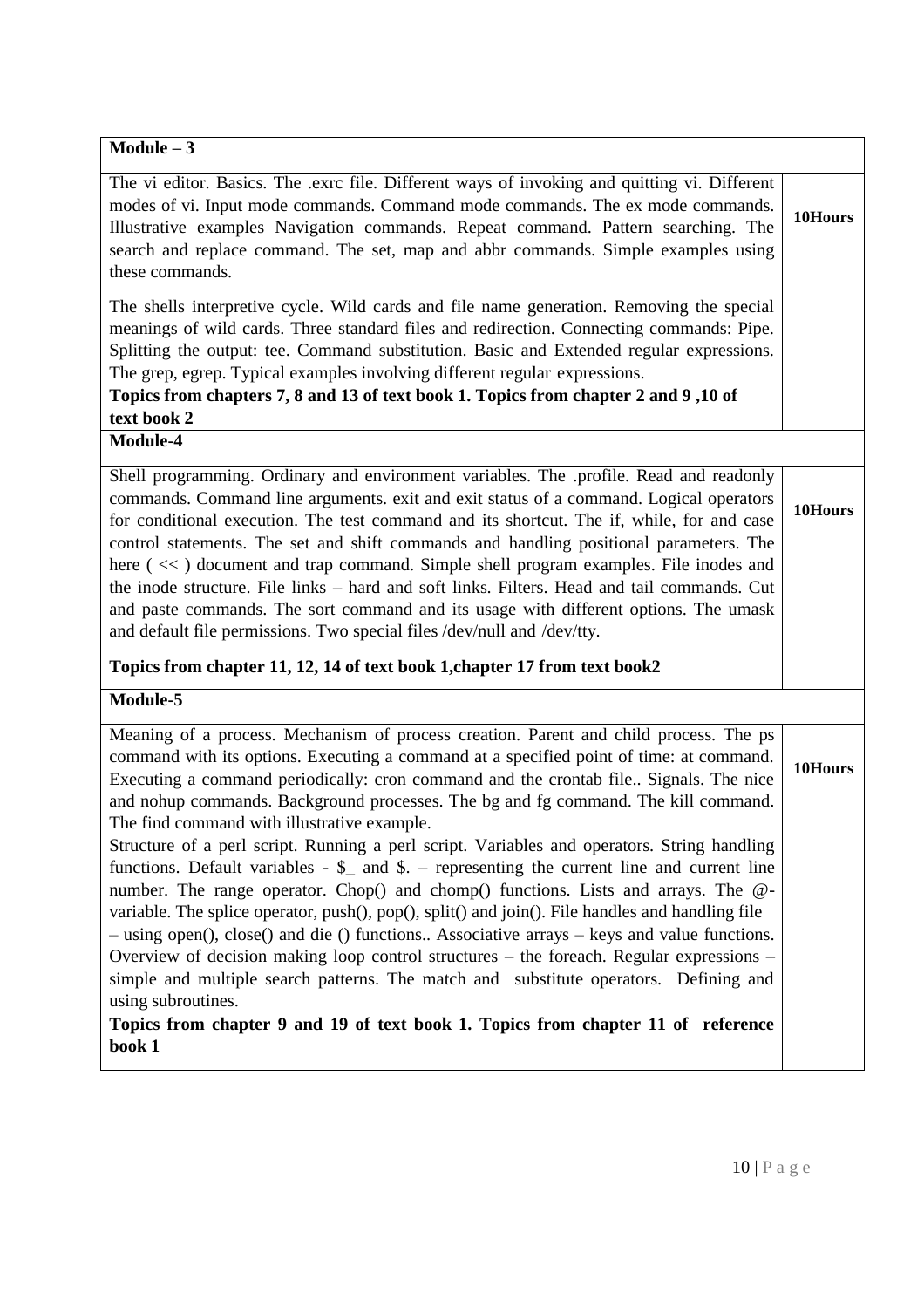### **Course outcomes:**

After studying this course, students will be able to:

- Identify the components of UNIX Architecture, vi editor, internal and external commands.
- Make use of UNIX operating system file and directory commands to change attributes, permissions.
- $\bullet$ Experiment with commands of vi editor and regular expression for pattern matching.
- Develop shell scripts using UNIX constructs to achieve tasks.  $\bullet$
- Build parent and child processes and Perl scripts using functions, list and arrays.  $\bullet$

### **Question paper pattern:**

The question paper will have ten questions.

There will be 2 questions from each module.

Each question will have questions covering all the topics under a module.

The students will have to answer 5 full questions, selecting one full question from each module.

### **Text Books:**

- 1. Sumitabha Das., Unix Concepts and Applications., 4<sup>th</sup> Edition., Tata McGraw Hill
- 2. Behrouz A. Forouzan, Richard F. Gilberg : UNIX and Shell Programming- Cengage Learning India Edition. 2009.

# **Reference Books:**

- **1.** M.G. Venkatesh Murthy: UNIX & Shell Programming**,** Pearson Education.
- **2.** Richard Blum, Christine Bresnahan : Linux Command Line and Shell Scripting Bible, 2<sup>nd</sup>Edition, Wiley,2014.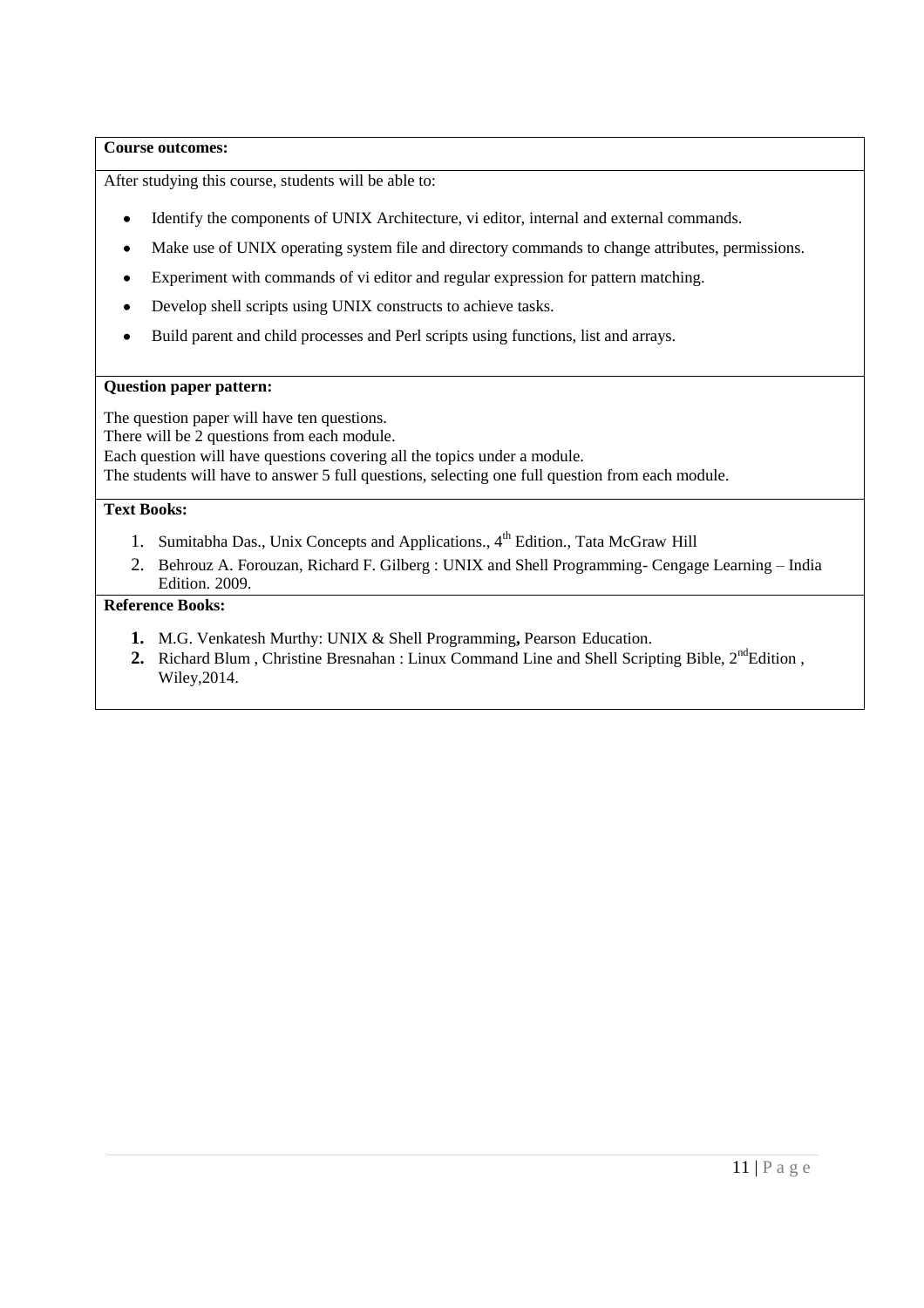|                                                                                                 |                       | <b>DISCRETE MATHEMATICAL STRUCTURES</b>           |    |                 |
|-------------------------------------------------------------------------------------------------|-----------------------|---------------------------------------------------|----|-----------------|
|                                                                                                 |                       | [As per Choice Based Credit System (CBCS) scheme] |    |                 |
| (Effective from the academic year 2015 -2016)                                                   |                       |                                                   |    |                 |
|                                                                                                 | <b>SEMESTER - III</b> |                                                   |    |                 |
| <b>Subject Code</b>                                                                             | 15CS36                | <b>IA Marks</b>                                   | 20 |                 |
| <b>Number of Lecture Hours/Week</b>                                                             | 04                    | <b>Exam Marks</b>                                 | 80 |                 |
| <b>Total Number of Lecture Hours</b><br><b>Exam Hours</b><br>50<br>0 <sub>3</sub>               |                       |                                                   |    |                 |
| <b>CREDITS-04</b>                                                                               |                       |                                                   |    |                 |
| <b>Module -1</b>                                                                                |                       |                                                   |    | <b>Teaching</b> |
|                                                                                                 |                       |                                                   |    | <b>Hours</b>    |
| Fundamentals of Logic: Basic Connectives and Truth Tables, Logic Equivalence - The              |                       |                                                   |    | 10Hours         |
| Laws of Logic, Logical Implication - Rules of Inference. The Use of Quantifiers,                |                       |                                                   |    |                 |
| Quantifiers, Definitions and the Proofs of Theorems,                                            |                       |                                                   |    |                 |
| <b>Textbook 1: Ch 2</b>                                                                         |                       |                                                   |    |                 |
| <b>Module -2</b>                                                                                |                       |                                                   |    |                 |
| <b>Properties of the Integers:</b> Mathematical Induction, The Well Ordering Principle –        |                       |                                                   |    | 10 Hours        |
| Mathematical Induction, Recursive Definitions. Fundamental Principles of Counting:              |                       |                                                   |    |                 |
| The Rules of Sum and Product, Permutations, Combinations – The Binomial Theorem,                |                       |                                                   |    |                 |
| Combinations with Repetition,                                                                   |                       |                                                   |    |                 |
|                                                                                                 |                       |                                                   |    |                 |
| Textbook 1: Ch 4: 4.1, 4.2 Ch 1.                                                                |                       |                                                   |    |                 |
| Module $-3$                                                                                     |                       |                                                   |    |                 |
| <b>Relations and Functions:</b> Cartesian Products and Relations, Functions – Plain and One-to- |                       |                                                   |    | 10 Hours        |
| One, Onto Functions. The Pigeon-hole Principle, Function Composition and Inverse                |                       |                                                   |    |                 |
| Functions. Properties of Relations, Computer Recognition – Zero-One Matrices and                |                       |                                                   |    |                 |
| Directed Graphs, Partial Orders - Hasse Diagrams, Equivalence Relations and Partitions.         |                       |                                                   |    |                 |
| Textbook 1: Ch 5:5.1 to 5.3, 5.5, 5.6, Ch 7:7.1 to 7.4                                          |                       |                                                   |    |                 |
| Module-4                                                                                        |                       |                                                   |    |                 |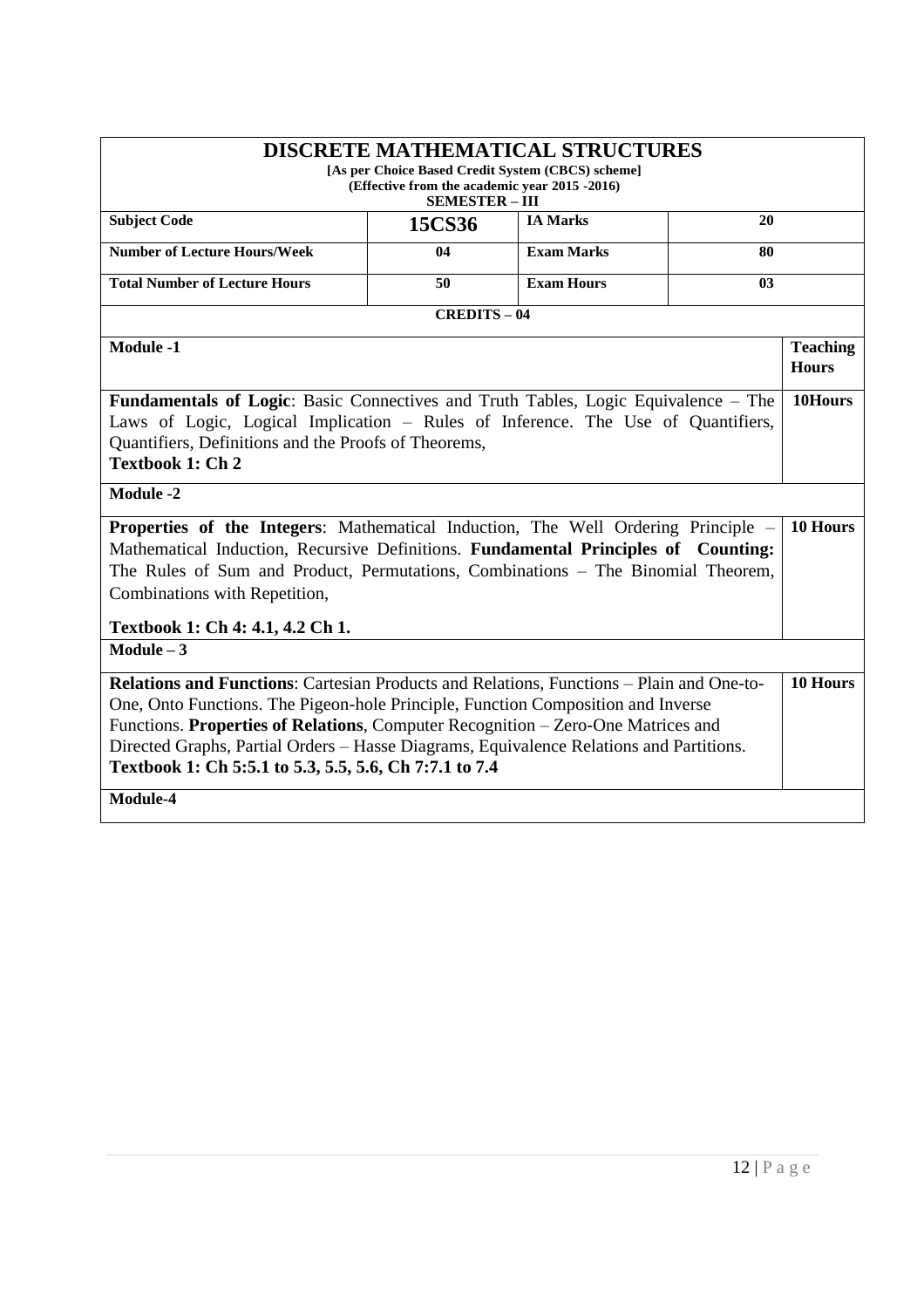| The Principle of Inclusion and Exclusion: The Principle of Inclusion and Exclusion,                               | 10 Hours     |  |
|-------------------------------------------------------------------------------------------------------------------|--------------|--|
| Generalizations of the Principle, Derangements - Nothing is in its Right Place, Rook                              |              |  |
| Polynomials. Recurrence Relations: First Order Linear Recurrence Relation, The Second                             |              |  |
| Order Linear Homogeneous Recurrence Relation with Constant Coefficients.                                          |              |  |
| Textbook 1: Ch 8: 8.1 to 8.4, Ch 10:10.1 to 10.2                                                                  |              |  |
| Module-5                                                                                                          |              |  |
| Introduction to Graph Theory: Definitions and Examples, Sub graphs, Complements,                                  | 10           |  |
| and Graph Isomorphism, Vertex Degree, Euler Trails and Circuits, Trees: Definitions,                              | <b>Hours</b> |  |
| Properties, and Examples, Routed Trees, Trees and Sorting, Weighted Trees and Prefix                              |              |  |
| Codes                                                                                                             |              |  |
| Textbook 1: Ch 11: 11.1 to 11.3, Ch 12: 12.1 to 12.4                                                              |              |  |
| <b>Course outcomes:</b>                                                                                           |              |  |
| After studying this course, students will be able to:                                                             |              |  |
| Interpret propositional and predicate logic in knowledge representation and truth verification.<br>٠              |              |  |
| Demonstrate the properties of integers and fundamental principle of counting in discrete structures.<br>٠         |              |  |
| Utilize the understandings of relations and functions and be able to determine their properties<br>٠              |              |  |
| Solve the problems using the concept of graph theory and trees properties                                         |              |  |
| Solve problems using recurrence relations and Principle of Inclusion and Exclusion                                |              |  |
| <b>Question paper pattern:</b>                                                                                    |              |  |
| The question paper will have ten questions.                                                                       |              |  |
| There will be 2 questions from each module.                                                                       |              |  |
| Each question will have questions covering all the topics under a module.                                         |              |  |
| The students will have to answer 5 full questions, selecting one full question from each module.                  |              |  |
| <b>Text Books:</b>                                                                                                |              |  |
| 1. Ralph P. Grimaldi: Discrete and Combinatorial Mathematics, , 5 <sup>th</sup> Edition, Pearson Education. 2004. |              |  |
| <b>Reference Books:</b>                                                                                           |              |  |
| 1. Basavaraj S Anami and Venakanna S Madalli: Discrete Mathematics – A Concept based approach,                    |              |  |
| Universities Press, 2016                                                                                          |              |  |
| Kenneth H. Rosen: Discrete Mathematics and its Applications, 6 <sup>th</sup> Edition, McGraw Hill, 2007.<br>2.    |              |  |
| 3.<br>Jayant Ganguly: A Treatise on Discrete Mathematical Structures, Sanguine-Pearson, 2010.                     |              |  |
| D.S. Malik and M.K. Sen: Discrete Mathematical Structures: Theory and Applications, Thomson,<br>4.                |              |  |
| 2004.                                                                                                             |              |  |
| Thomas Koshy: Discrete Mathematics with Applications, Elsevier, 2005, Reprint 2008.<br>5.                         |              |  |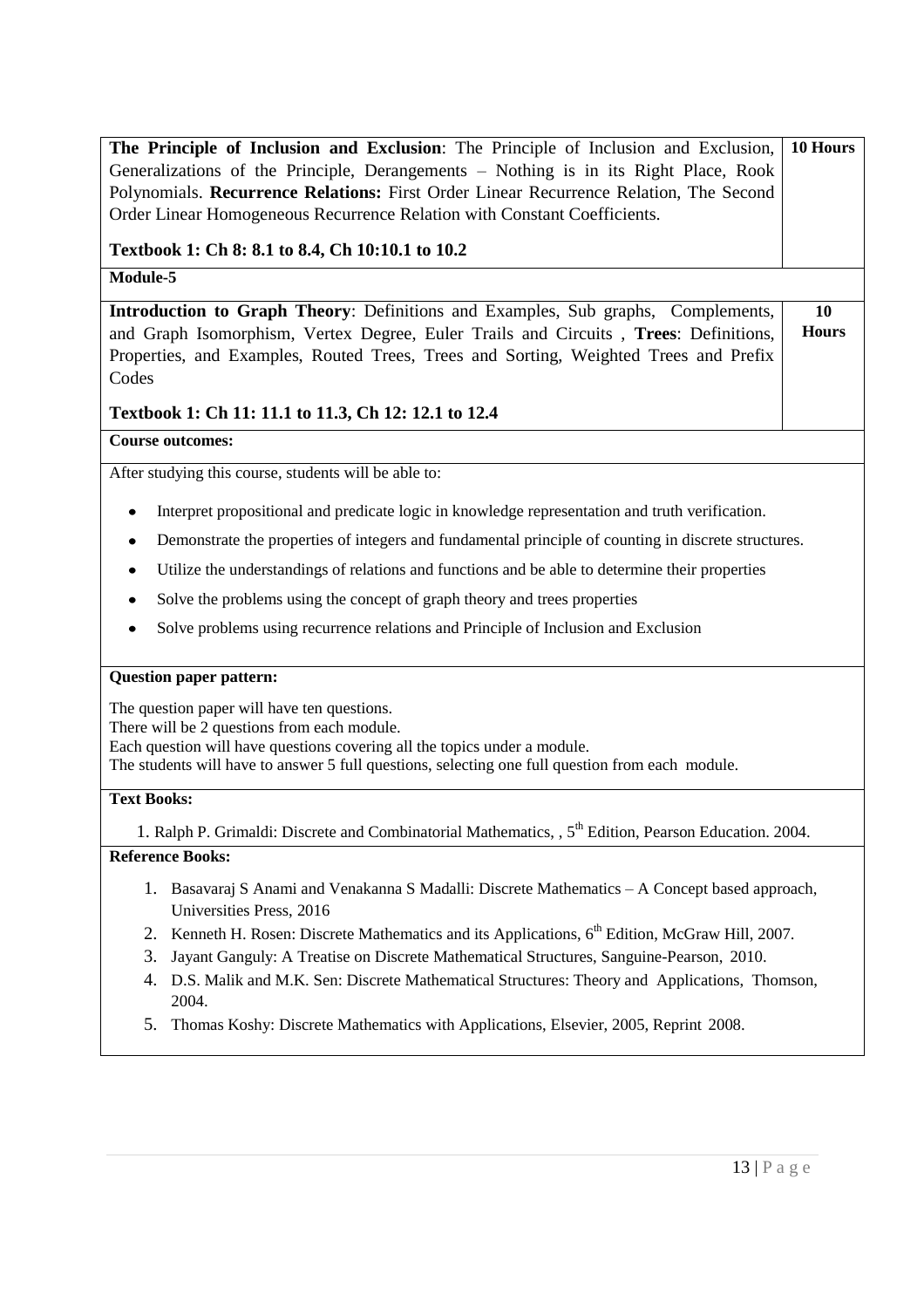# **ANALOG AND DIGITAL ELECTRONICS LABORATORY [As per Choice Based Credit System (CBCS) scheme] (Effective from the academic year 2015 -2016) SEMESTER - III**

| SEMESIEK - 111                       |                     |                   |    |  |
|--------------------------------------|---------------------|-------------------|----|--|
| <b>Laboratory Code</b>               | <b>15CSL37</b>      | <b>IA Marks</b>   | 20 |  |
| <b>Number of Lecture Hours/Week</b>  | $01I + 02P$         | Exam Marks        | 80 |  |
| <b>Total Number of Lecture Hours</b> | 40                  | <b>Exam Hours</b> | 03 |  |
|                                      | <b>CREDITS – 02</b> |                   |    |  |

### **Descriptions (if any)**

# *Any simulation package like MultiSim / P-spice /Equivalent software may be used.*

Faculty-in-charge should demonstrate and explain the required hardware components and their functional Block diagrams, timing diagrams etc. Students have to prepare a write-up on the same and include it in the Lab record and to be evaluated.

**Laboratory Session-1:** Write-upon analog components; functional block diagram, Pin diagram (if any), waveforms and description. The same information is also taught in theory class; this helps the students to understand better.

Laboratory Session-2: Write-upon Logic design components, pin diagram (if any), Timing diagrams, etc. The same information is also taught in theory class; this helps the students to understand better.

*Note: These* **TWO Laboratory sessions** are used to fill the gap between theory classes and practical sessions. Both sessions are to be evaluated for 20 marks as lab experiments.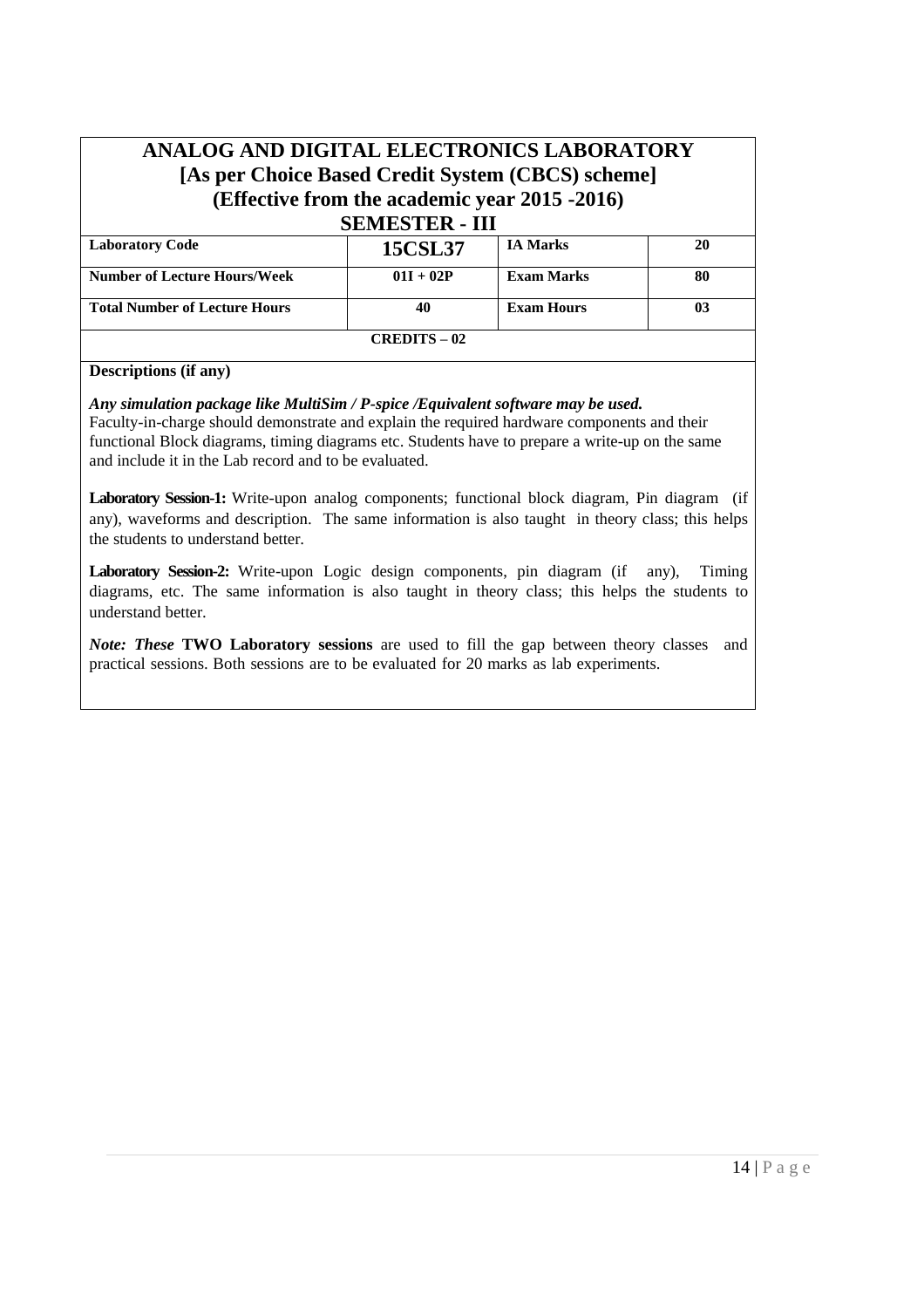# **Laboratory Experiments:**

- 1. a) Design and construct a Schmitt trigger using Op-Amp for given UTP and LTP values and demonstrate its working.
	- b) Design and implement a Schmitt trigger using Op-Amp using a simulation package for two sets of UTP and LTP values and demonstrate its working.
- 2. a) Design and construct a rectangular waveform generator (Op-Amp relaxation oscillator) for given frequency and demonstrate its working.
	- b) Design and implement a rectangular waveform generator (Op-Amp relaxation oscillator) using a simulation package and demonstrate the change in frequency when all resistor values are doubled.
- 3. Design and implement an Astable multivibrator circuit using 555 timer for a given frequency and duty cycle.

NOTE: hardware and software results need to be compared

# **Continued:**

- 4. Design and implement Half adder, Full Adder, Half Subtractor, Full Subtractor using basic gates.
- 5. a) Given a 4-variable logic expression, simplify it using Entered Variable Map and realize the simplified logic expression using 8:1 multiplexer IC.
	- b) Design and develop the Verilog /VHDL code for an 8:1 multiplexer. Simulate and verify its working.
- 6. a) Design and implement code converter I)Binary to Gray (II) Gray to Binary Code using basic gates.
- 7. Design and verify the Truth Table of 3-bit Parity Generator and 4-bit Parity Checker using basic Logic Gates with an even parity bit.
- 8. a) Realize a J-K Master / Slave Flip-Flop using NAND gates and verify its truth table.
	- b) Design and develop the Verilog / VHDL code for D Flip-Flop with positiveedge triggering. Simulate and verify its working.
- 9. a) Design and implement a mod-n  $(n<8)$  synchronous up counter using J-K Flip-Flop ICs and demonstrate its working.
	- b) Design and develop the Verilog / VHDL code for mod-8 up counter. Simulate and verify its working.
- 10. Design and implement an asynchronous counter using decade counter IC to count up from 0 to n  $(n \le 9)$  and demonstrate on 7-segment display (using IC-7447).
- 11. Generate a Ramp output waveform using DAC0800 (Inputs are given to DAC through IC74393 dual 4-bit binary counter).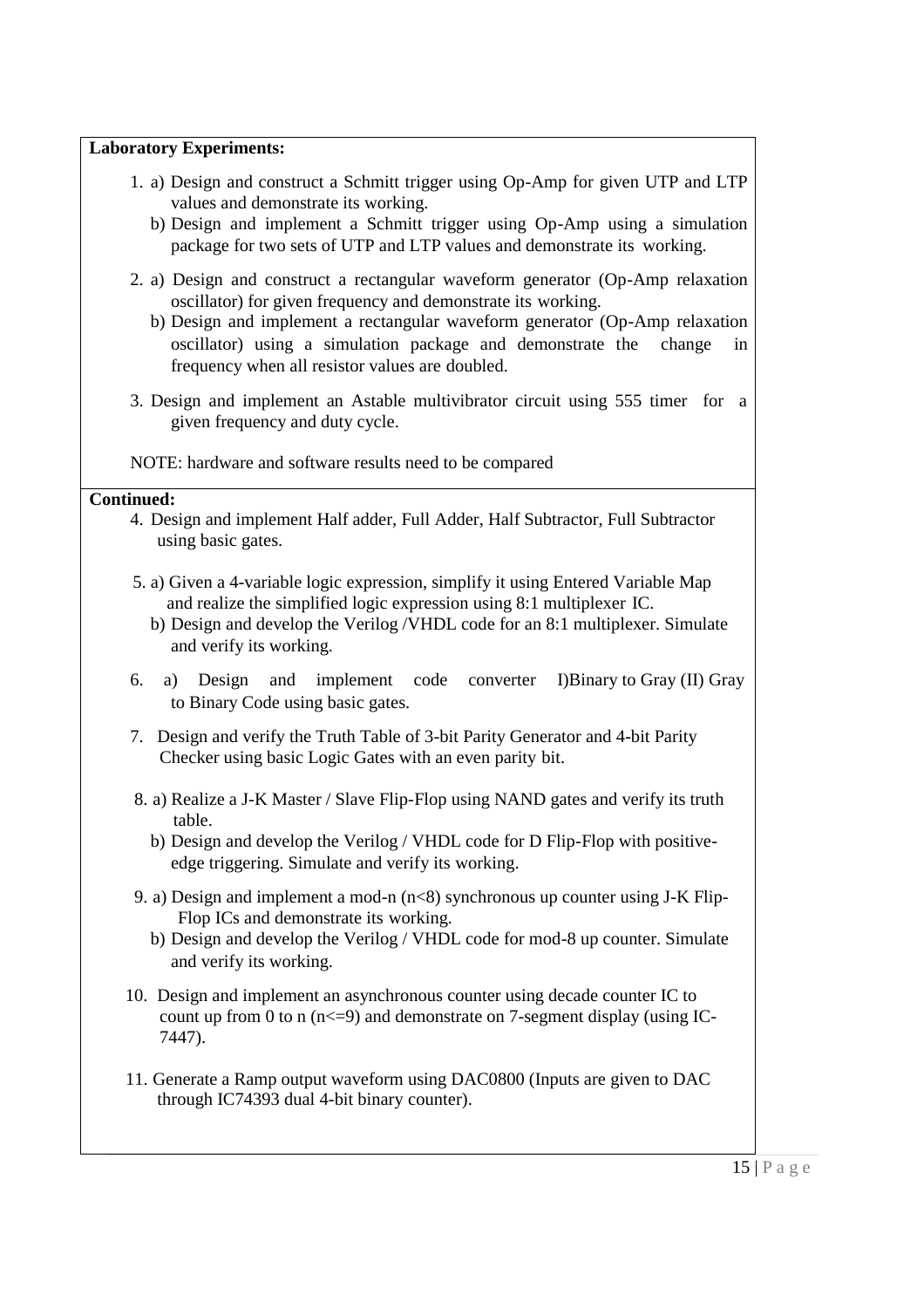### **Study experiment**

12. To study 4-bitALU using IC-74181.

### **Course outcomes:**

On the completion of this laboratory course, the students will be able to:

- . Utilize Operational Amplifier and timers for different applications also make use of simulation package to design circuits
- Choose the Combinational Logic circuits for realizing adders, subtractors and multiplexers,  $\bullet$
- Construct code converters, parity generation and checking circuits  $\bullet$
- Design MSJK Flip Flop, synchronous and asynchronous counters also make use of simulation package to design circuits
- Make use of DAC 0800 to generate ramp waveform

# **Conduction of Practical Examination:**

- 1 . All laboratory experiments (1 to 11 nos) are to be included for practical examination.
- 2 . Students are allowed to pick one experiment from the lot.
- 3 . Strictly follow the instructions as printed on the cover page of answer script.
- 4 . Marks distribution:
	- a ) For questions having part a only- Procedure + Conduction + Viva:**20 + 50 +10 =80 Marks**
	- b ) For questions having part a and b Part a- Procedure + Conduction + Viva:1**0 + 35 +05= 50 Marks** Part b- Procedure + Conduction + Viva:1**0 + 15 +05= 30 Marks**
- **5** . **Change of experiment is allowed only once and marks allotted to the procedure part to be made zero.**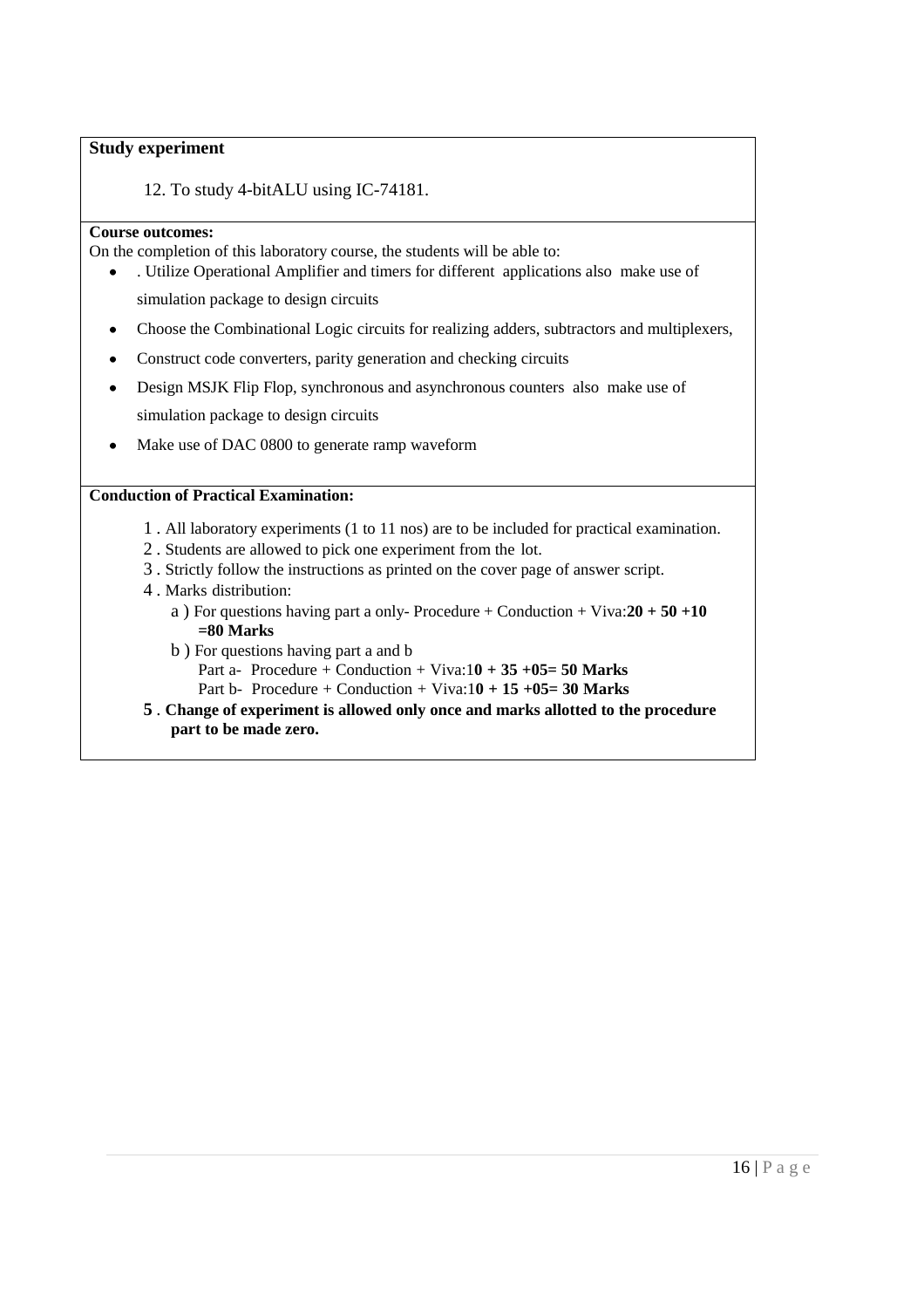| <b>DATA STRUCTURES LABORATORY</b><br>[As per Choice Based Credit System (CBCS) scheme]<br>(Effective from the academic year 2015 -2016)<br><b>SEMESTER - III</b> |                |                   |    |  |
|------------------------------------------------------------------------------------------------------------------------------------------------------------------|----------------|-------------------|----|--|
| <b>Laboratory Code</b>                                                                                                                                           | <b>15CSL38</b> | <b>IA Marks</b>   | 20 |  |
| <b>Number of Lecture Hours/Week</b>                                                                                                                              | $01I + 02P$    | <b>Exam Marks</b> | 80 |  |
| <b>Total Number of Lecture Hours</b>                                                                                                                             | 40             | <b>Exam Hours</b> | 03 |  |
| <b>CREDITS - 02</b>                                                                                                                                              |                |                   |    |  |

### **Descriptions (if any)**

**Implement all the experiments in C Language under Linux / Windows environment.**

### **Laboratory Experiments:**

- 1. Design, Develop and Implement a menu driven Program in C for the following **Array** operations
	- a. Creating an Array of **N** Integer Elements
	- b. Display of Array Elements with Suitable Headings
	- c. Inserting an Element (**ELEM**) at a given valid Position (**POS**)
	- d. Deleting an Element at a given valid Position(**POS**) e. Exit.

Support the program with functions for each of the above operations.

- 2. Design, Develop and Implement a Program in C for the following operationson **Strings**
	- a. Read a main String (**STR),** a Pattern String (**PAT**) and a Replace String (**REP**)
	- **b.** Perform Pattern Matching Operation: Find and Replace all occurrences of **PAT** in **STR** with **REP** if **PAT** exists in **STR.** Report suitable messages in case **PAT** does not exist in **STR**

Support the program with functions for each of the above operations. Don't use Built-in functions.

- 3. Design, Develop and Implement a menu driven Program in C for the following operations on **STACK** of Integers (Array Implementation of Stack with maximum size **MAX**)
	- a. *Push* an Element on to Stack
	- b. *Pop* an Element from Stack
	- *c.* Demonstrate how Stack can be used to check *Palindrome*
	- d. Demonstrate *Overflow* and *Underflow* situations on Stack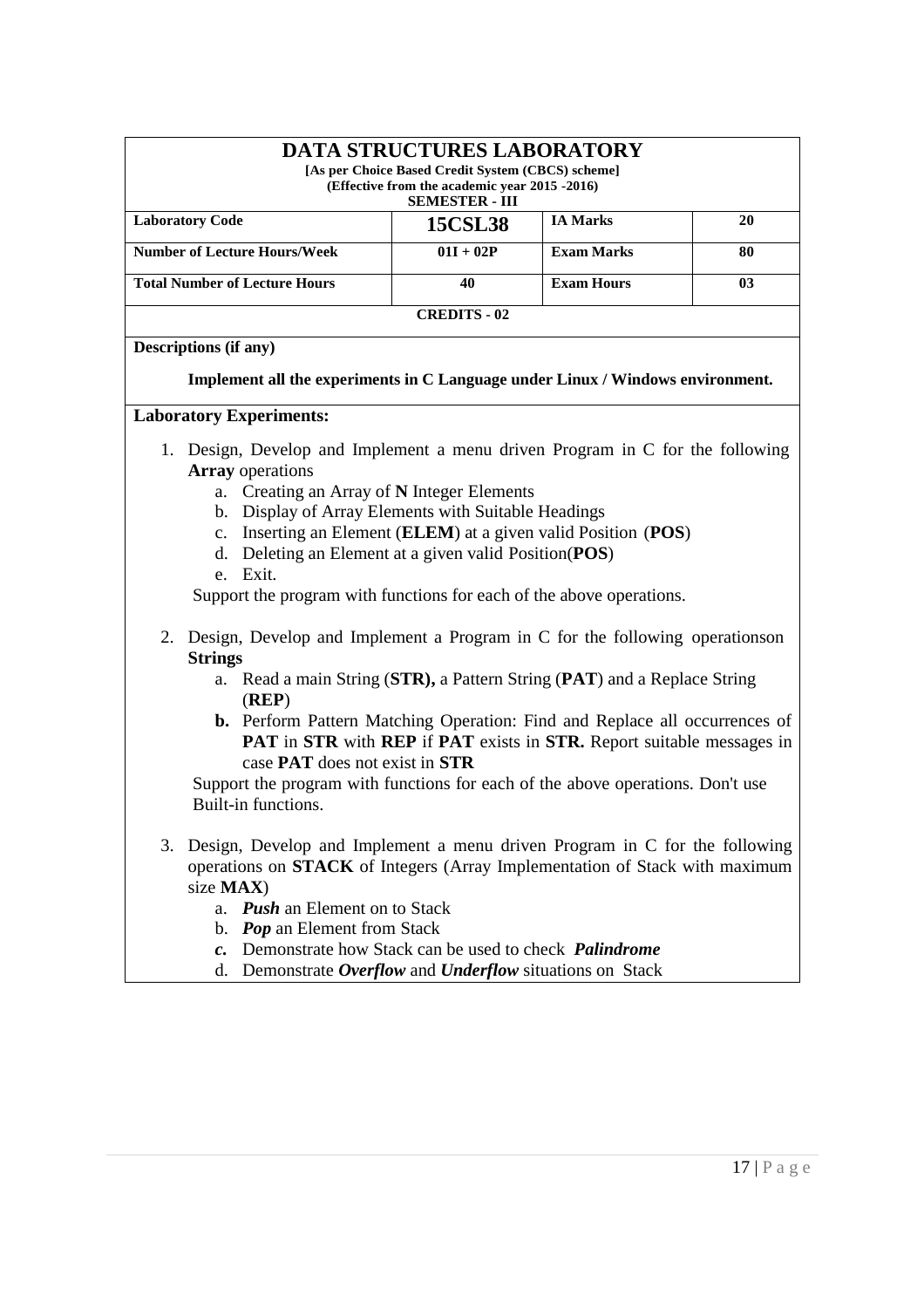e. Display the status of Stack

f. Exit

Support the program with appropriate functions for each of the above operations

- **4.** Design, Develop and Implement a Program in C for converting an Infix Expression to Postfix Expression. Program should support for both parenthesized and free parenthesized expressions with the operators: **+, -, \*, /, %(Remainder), ^(Power)** and **alphanumeric** operands**.**
- 5. Design, Develop and Implement a Program in C for the following Stack Applications
	- a. Evaluation of **Suffix expression** with single digit operands and operators: **+, -, \*, /, %, ^**
	- b. Solving **Tower of Hanoi** problem with **n** disks
- 6. Design, Develop and Implement a menu driven Program in C for the following operations on **Circular QUEUE** of Characters (Array Implementation of Queue with maximum size **MAX**)
	- a. Insert an Element on to Circular QUEUE
	- b. Delete an Element from Circular QUEUE
	- c. Demonstrate *Overflow* and *Underflow* situations on Circular QUEUE
	- d. Display the status of Circular QUEUE
	- e. Exit

Support the program with appropriate functions for each of the above operations

# **Continued:**

*7.* Design, Develop and Implement a menu driven Program in C for the following operations on **Singly Linked List (SLL)** of Student Data with the fields: *USN, Name, Branch, Sem, PhNo*

- a. Create a **SLL** of **N** Students Data by using *front insertion*.
- b. Display the status of **SLL** and count the number of nodes in it
- **c.** Perform Insertion / Deletion at End of **SLL**
- **d.** Perform Insertion / Deletion at Front of **SLL(Demonstration of stack)**
- e. Exit
- *8.* Design, Develop and Implement a menu driven Program in C for the following operations on **Doubly Linked List (DLL)** of Employee Data with the fields: *SSN, Name, Dept, Designation, Sal, PhNo*
	- a. Create a **DLL** of **N** Employees Data by using *end insertion*.
	- b. Display the status of **DLL** and count the number of nodes in it
	- **c.** Perform Insertion and Deletion at End of **DLL**
	- **d.** Perform Insertion and Deletion at Front of **DLL**
	- **e.** Demonstrate how this **DLL** can be used as **Double Ended Queue**
	- f. Exit